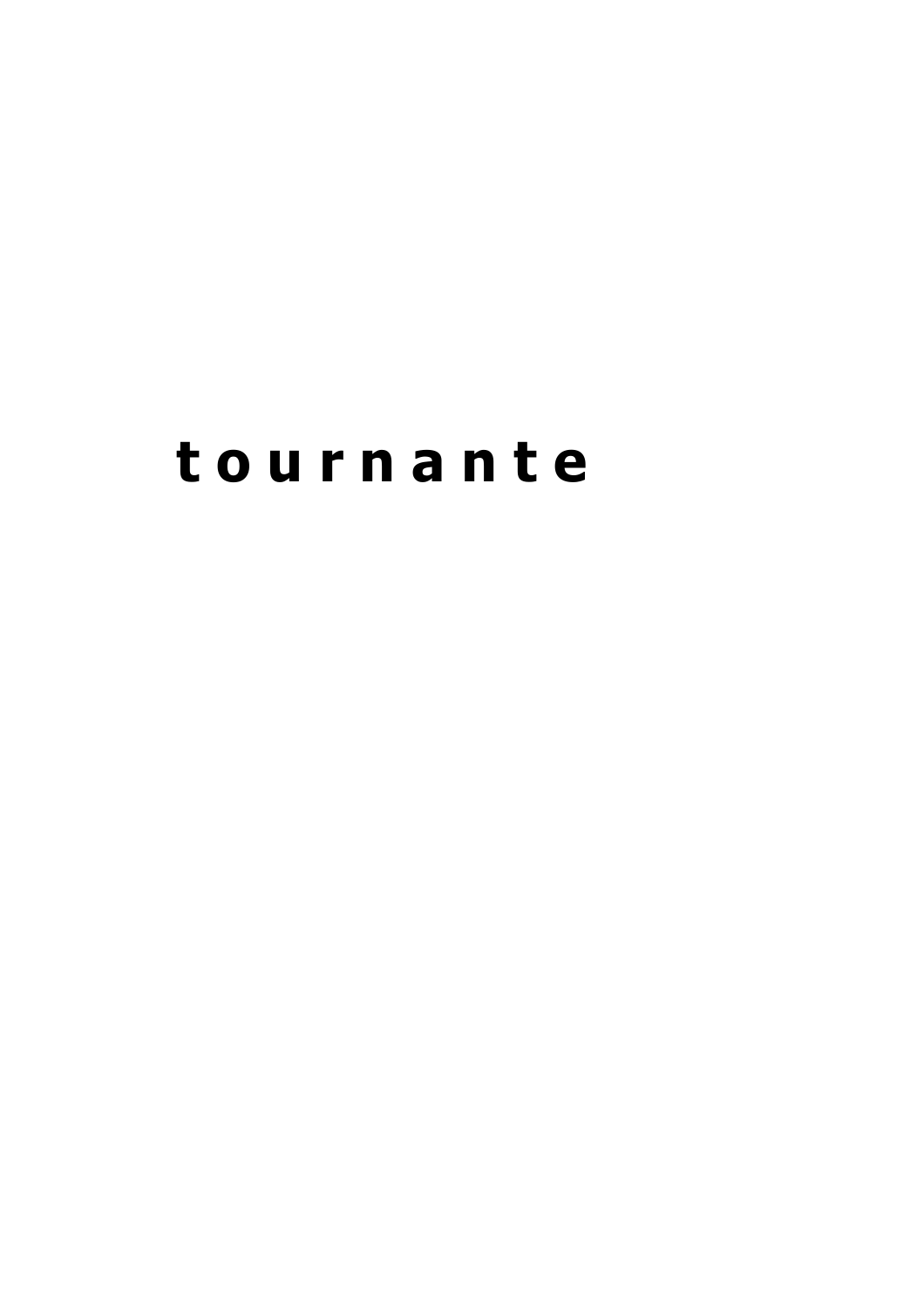### **t o u r n a n t e**

#### **a manifesto**

#### **AUTHOR INÉZ du LAC & petschinka**

INÉZ du LAC Birgit Minichmayr NICOLE BOURGONNE Gerti Drassl GRANDFATHER EMILE TUTU Norbert Schwientek

UN Joe Remick HIS SISTER Hisbavit Afhenfi GIRL in the cellar Nina Atzmüller QUATRE Ismael Abdi INJAI Sam LAWYER **Example 2018** Peter Matic PAUL **PAUL PAUL PAUL** FREDERIC Mustafa Ayoub OLIVIER Marcel Trkan NU'S MOTHER Silvia Fenz BELLA **Hisbavit Afhenfi** 

TROIS Alexandro Santos de Souza CINQ Christoph von Friedl

Piano **Andreas Thaller** 

| Studio technicians | Herta Werner-Tschaschl |
|--------------------|------------------------|
|                    | & Stefan Wirtitsch     |
| Assistant director | Alice Elstner          |

- **Director petschinka**
- First broadcast 11.07.2006 Duration 35 min

English Translation David Zane Mairowitz

#### **P R I X E U R O P A 2 0 0 6**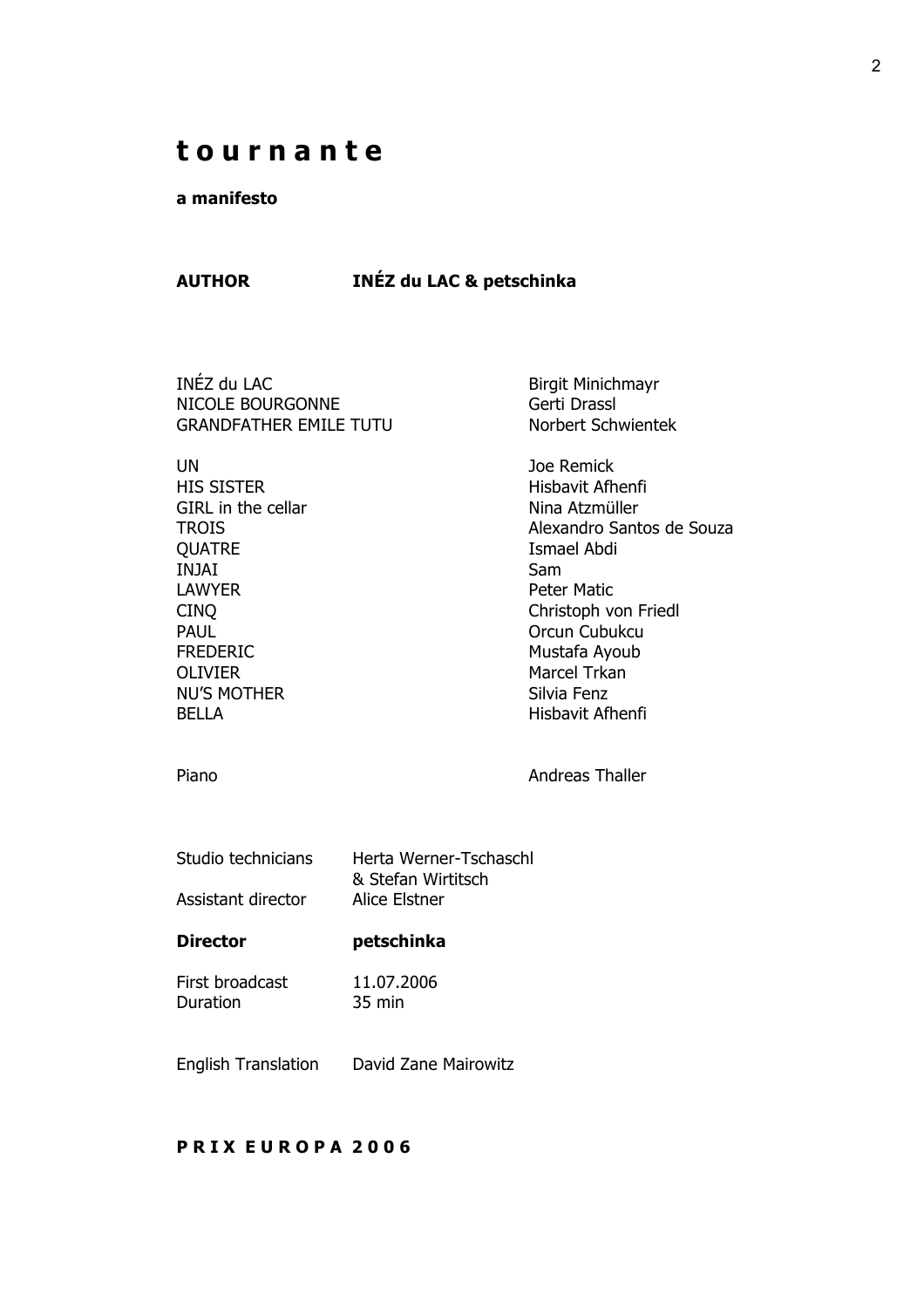### **t o u r n a n t e**

#### **a manifesto**

by INÉZ du LAC & petschinka

a TOURNANTE is when a girl is raped by a group of boys - one after the other.

Such a girl is INÉZ. 19. Black. Exiled to Paris from the Ivory Coast.

She lives in a block of flats in one of the Cités. And she decides to carry out her own TOURNANTE on those who raped her.

Notions of lynch justice, serial killer, glorification of violence all come to mind - and not without reason.

This ..Ecstasy of Revenge" is documented by Nicole Bourgonne. She's a journalist, procures the weapons for Inéz and is present at the proceedings with her Mini-disc Recorder.

### **t o u r n a n t e**

#### **un manifeste**

par INEZ du LAC & petschinka

Une « TOURNANTE » est une fille qui a été violée par un groupe de garçons – et cela à tour de rôle.

INEZ est une telle fille. 19. Noire. Immigrée à Paris de la Côte-d'Ivoire, elle habite dans une tour d'une cité.

Et elle décide de faire une TOURNANTE parmi ses violeurs.

C'est à juste titre que cela nous fait penser à des notions comme lynchage, tueur en série, incitation à la violence.

Cette « ivresse de vengeance » est documentée par Nicole Bourgonne. Elle est journaliste, organise les armes pour INEZ et se trouve sur place pour enregistrer sur magnétophone les actes de vengeance.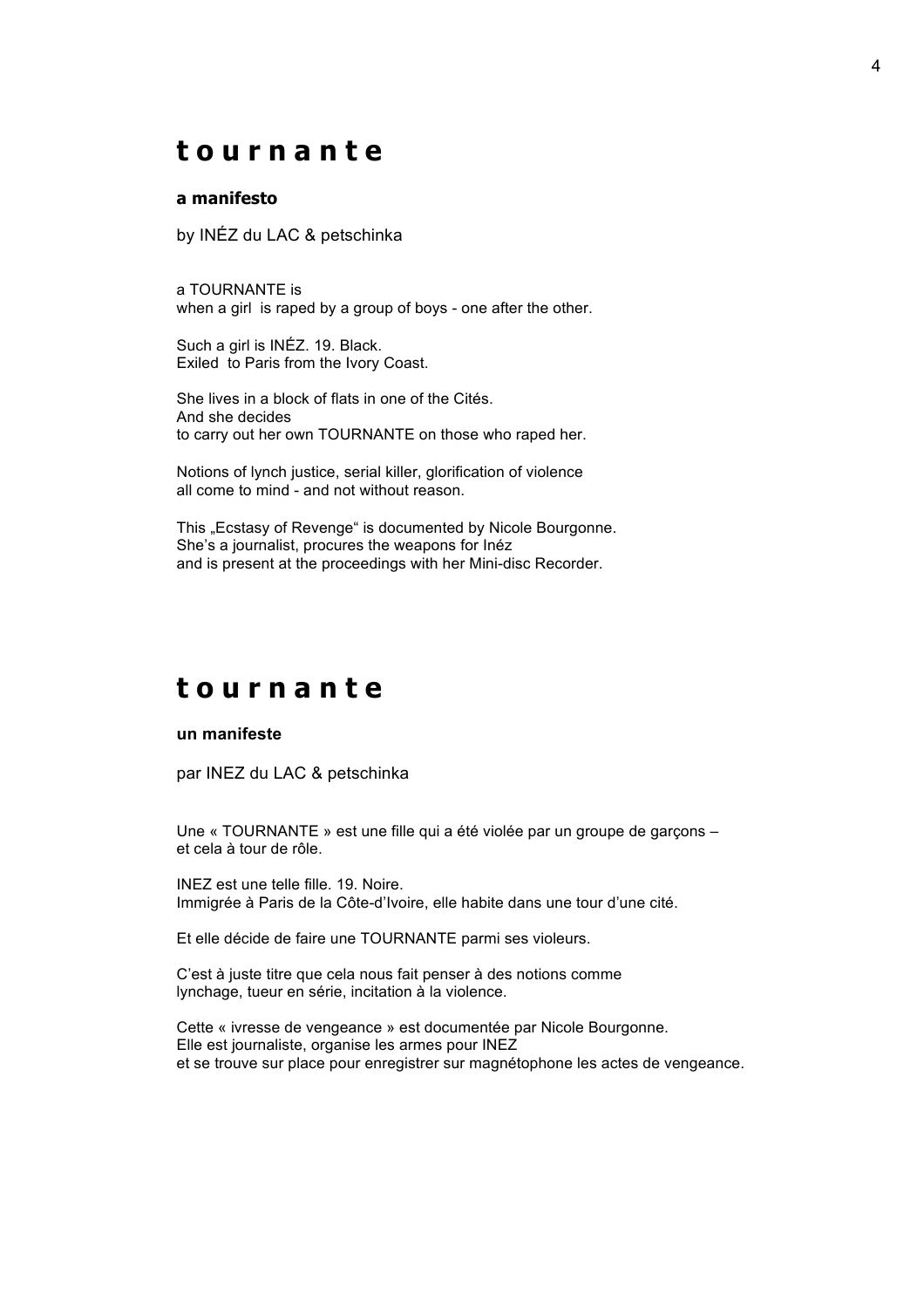#### **a molotov-cocktail thrown. fire. a helicopter.**

NICOLE: tournante by INÉZ du LAC & petschinka

### **2.**

#### **Paris. La Courneuve. a suburb. in front of an apartment block. a helicopter hovers overhead.**

| INÉZ:   | are you ready, Nicole?                                        |
|---------|---------------------------------------------------------------|
| NICOLE: | yeah.                                                         |
| INÉZ:   | and don't pass out on me!                                     |
| NICOLE: | no, I hope not.                                               |
| INÉZ:   | good, then switch on.                                         |
| NICOLE: | I already did.                                                |
| INÉZ:   | hey, madame journalist!!<br>gimme a kiss.                     |
| NICOLE: | okay, for the microphone!<br>a wet kiss from Nicole for Inéz. |

#### **recording of kisses**

INÉZ: and now let's go in.

## **3.**

#### **in the entrance hall of the apartment block.**

| INÉZ:   | okay, Nicole insists on a short personal introduction.<br>I'm not sure I can do it.<br>my name is Inéz |
|---------|--------------------------------------------------------------------------------------------------------|
| NICOLE: | INÉZ DU LAC.                                                                                           |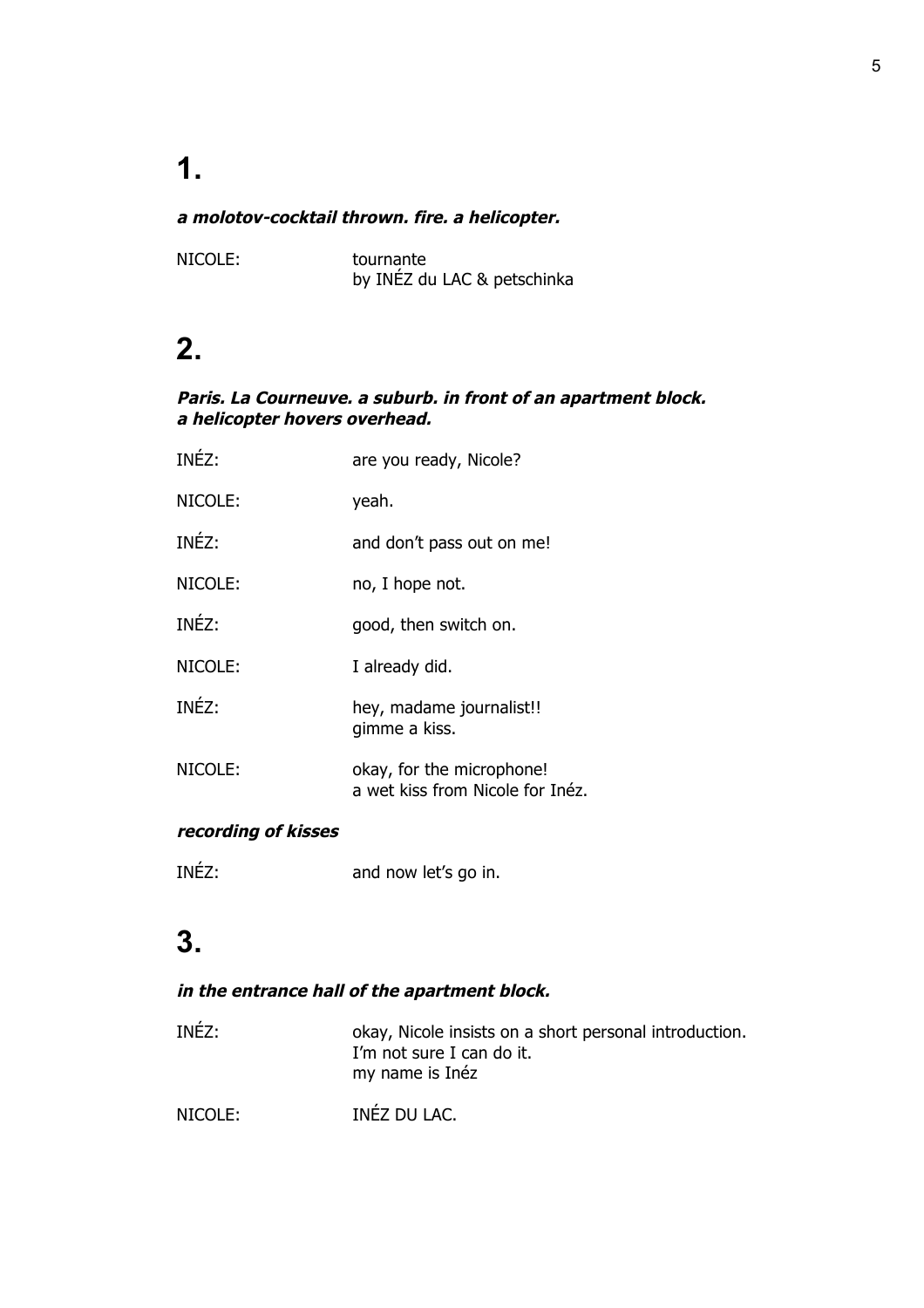| INÉZ:   | I'm $19.$<br>what else?                                                        |
|---------|--------------------------------------------------------------------------------|
| NICOLE: | tell me again that you're a beautiful black gazelle.                           |
| INÉZ:   | I'm a beautiful black gazelle.                                                 |
| NICOLE: | in a mini skirt                                                                |
| INÉZ:   | in a mini skirt and black sunglasses.                                          |
| NICOLE: | with a string of pearls around your neck.                                      |
| INÉZ:   | I've been wearing it every day for the past two years.<br>Emile gave it to me. |
| NICOLE: | Emile, Emile. who's Emile?                                                     |
| INÉZ:   | Emile's my grandfather.                                                        |
|         |                                                                                |

### **in the entrance hall of the apartment block. near the lift**

| NICOLE: | we're in Paris.                                                                                                                                                         |
|---------|-------------------------------------------------------------------------------------------------------------------------------------------------------------------------|
| INÉZ:   | exactly. almost forgot.<br>we're in Paris.                                                                                                                              |
| NICOLE: | scene 1 :<br>one of those Parisian suburbs<br>called tv-city : "La Courneuve!"                                                                                          |
| INÉZ:   | a satellite disc on every balcony                                                                                                                                       |
| NICOLE: | twenty storeys high                                                                                                                                                     |
| INÉZ:   | a block                                                                                                                                                                 |
| NICOLE: | with another right next to it, then another<br>as far as the eye can see in this wasteland                                                                              |
| INÉZ:   | I don't live in this block.<br>two buildings to the left.<br>no, north. no, doesn't matter.<br>I've been living here for seven years.<br>it's high summer.<br>it's hot. |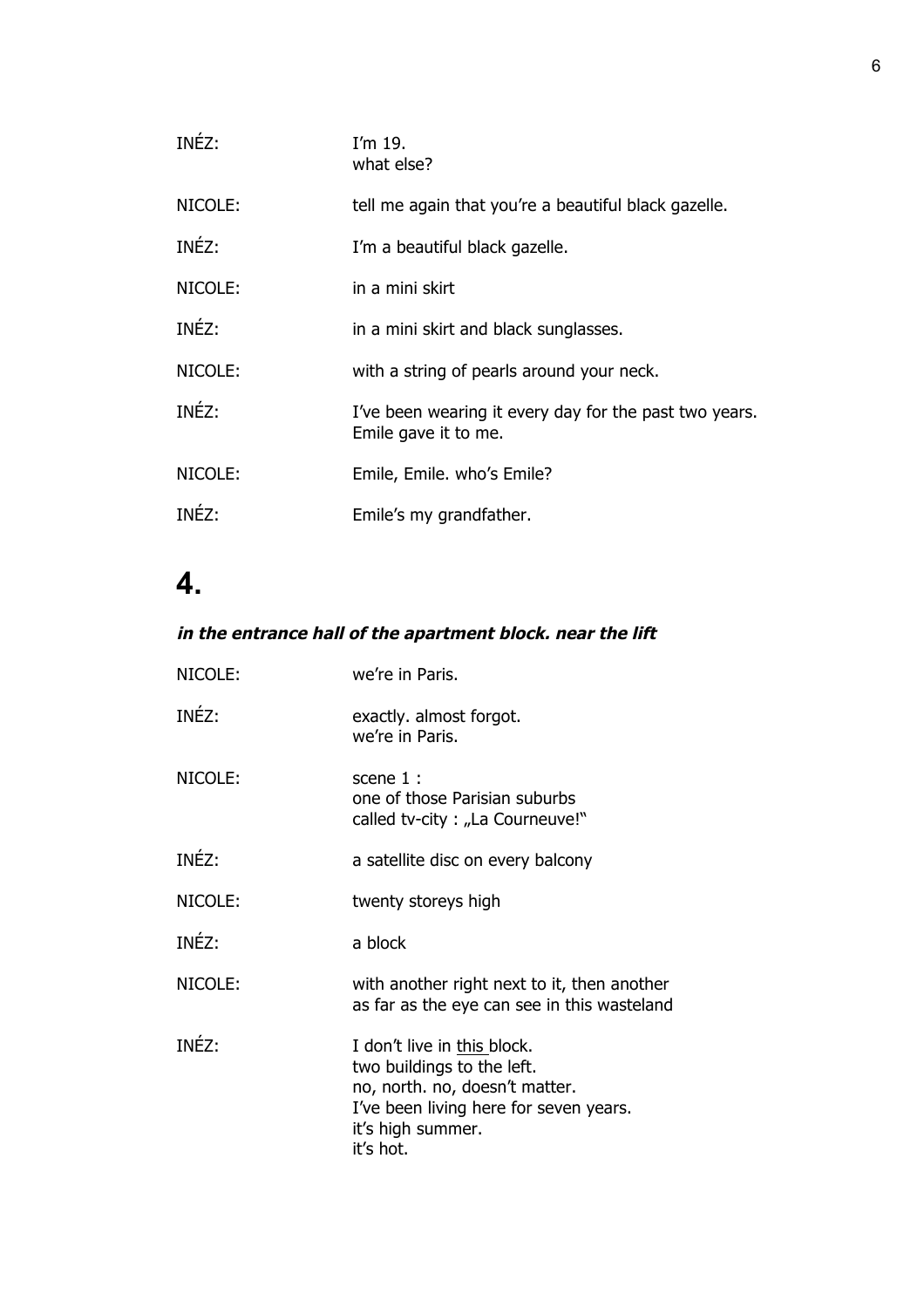| INFZ:   | over there's a broken bike.<br>and over there a rusty washing machine.<br>a graffiti on the wall $-$ life is shit.<br>life is great!! |
|---------|---------------------------------------------------------------------------------------------------------------------------------------|
| NICOLE: | over there it says : allah is great!<br>fuck fuck fuck.                                                                               |
| TNF7:   | come on!                                                                                                                              |

### **on the stairwell**

| NICOLE: | we walk up to the 5th floor.                                               |
|---------|----------------------------------------------------------------------------|
| INÉZ:   | because the lift's out of order.                                           |
| NICOLE: | like in a cheap crime novel.<br>you care to tell me what we're doing here? |
| INÉZ:   | no.                                                                        |
| NICOLE: | why not?                                                                   |
| INÉZ:   | okay. I'm going to  shoot somebody here.                                   |
| NICOLE: | Inéz is going to shoot a man here.<br>shall I say why?                     |
| INÉZ:   | no, shut up!! somebody's coming<br>quick!<br>embrace me!!                  |

### **male footsteps jumping down the stairs**

## **6.**

### **on the stairwell. 5th floor**

| NICOLE: | 5th floor                                |
|---------|------------------------------------------|
|         | Inéz lifts the sunglasses from her face. |
|         | reaches into her yellow handbag.         |
|         | and pulls out a BERETTA.                 |
|         | who gave you that?                       |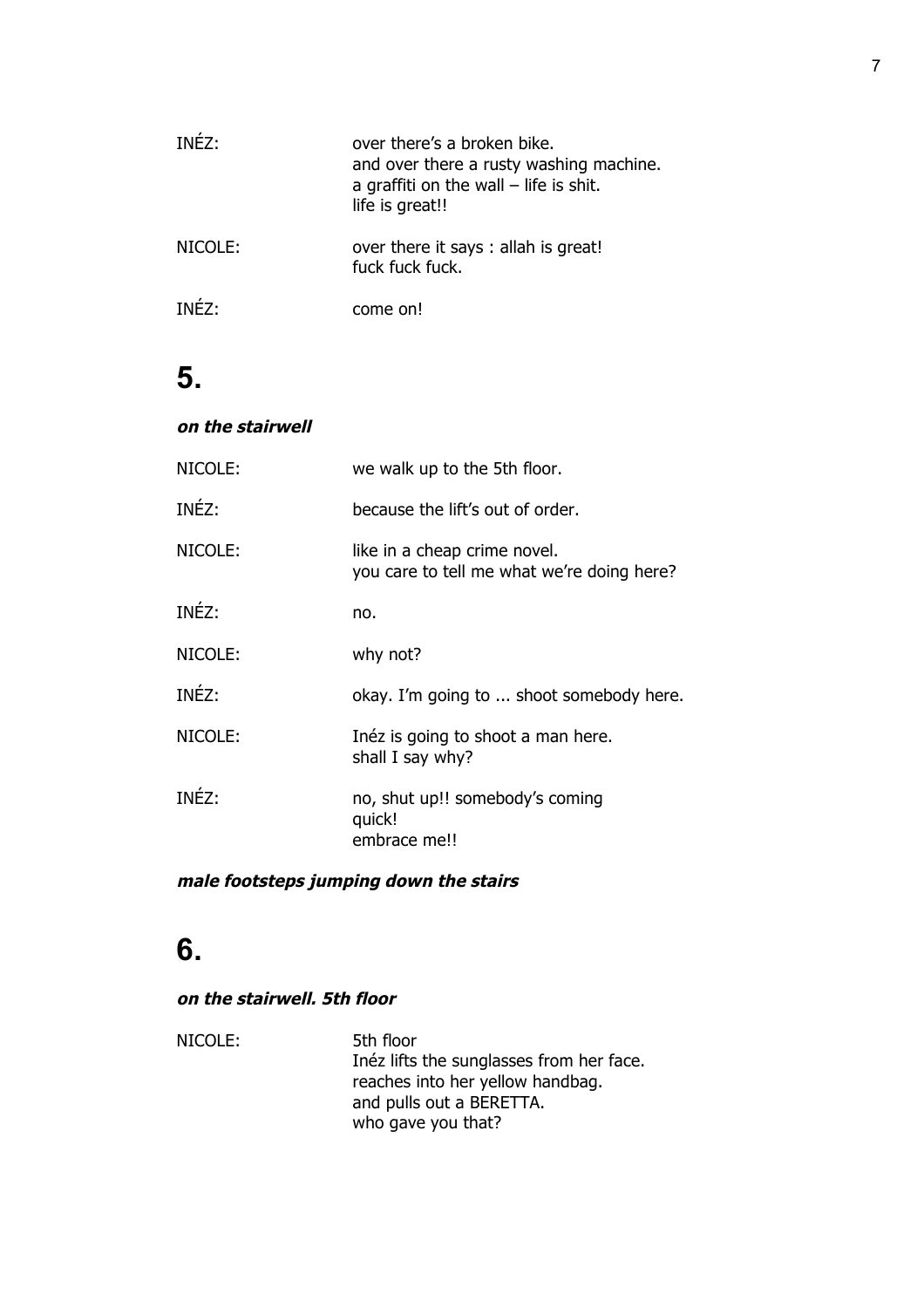| you did, darling.<br>Nicole got this weapon for me.<br>Nicole Bourgonne  she has contacts in the Paris underworld. |
|--------------------------------------------------------------------------------------------------------------------|
| excited?                                                                                                           |
| yeah.                                                                                                              |
| and you're really gonna shoot him?                                                                                 |
| yeah.                                                                                                              |
| really cool?                                                                                                       |
| yeah.                                                                                                              |
| is it possible?                                                                                                    |
| I don't have a clue,<br>I can.<br>I'll be able to.<br>I have to!                                                   |
|                                                                                                                    |

#### **Inéz looks for something in her handbag**

aha, here it is. I just have to screw it on in front.

- NICOLE: a silencer.
- INÉZ: okay, listen!!

#### **we hear the safety catch released**

## **7.**

#### **on the stairwell**

| INEZ:   | no idea what's waiting for me.<br>death, happiness.<br>come on, take a photo!                          |
|---------|--------------------------------------------------------------------------------------------------------|
| NICOLE: | hang on. hold the recorder a second.                                                                   |
| INÉZ:   | (very close to the microphone – maybe even distorted)<br>my first murder.<br>dedicated to Uma Thurman. |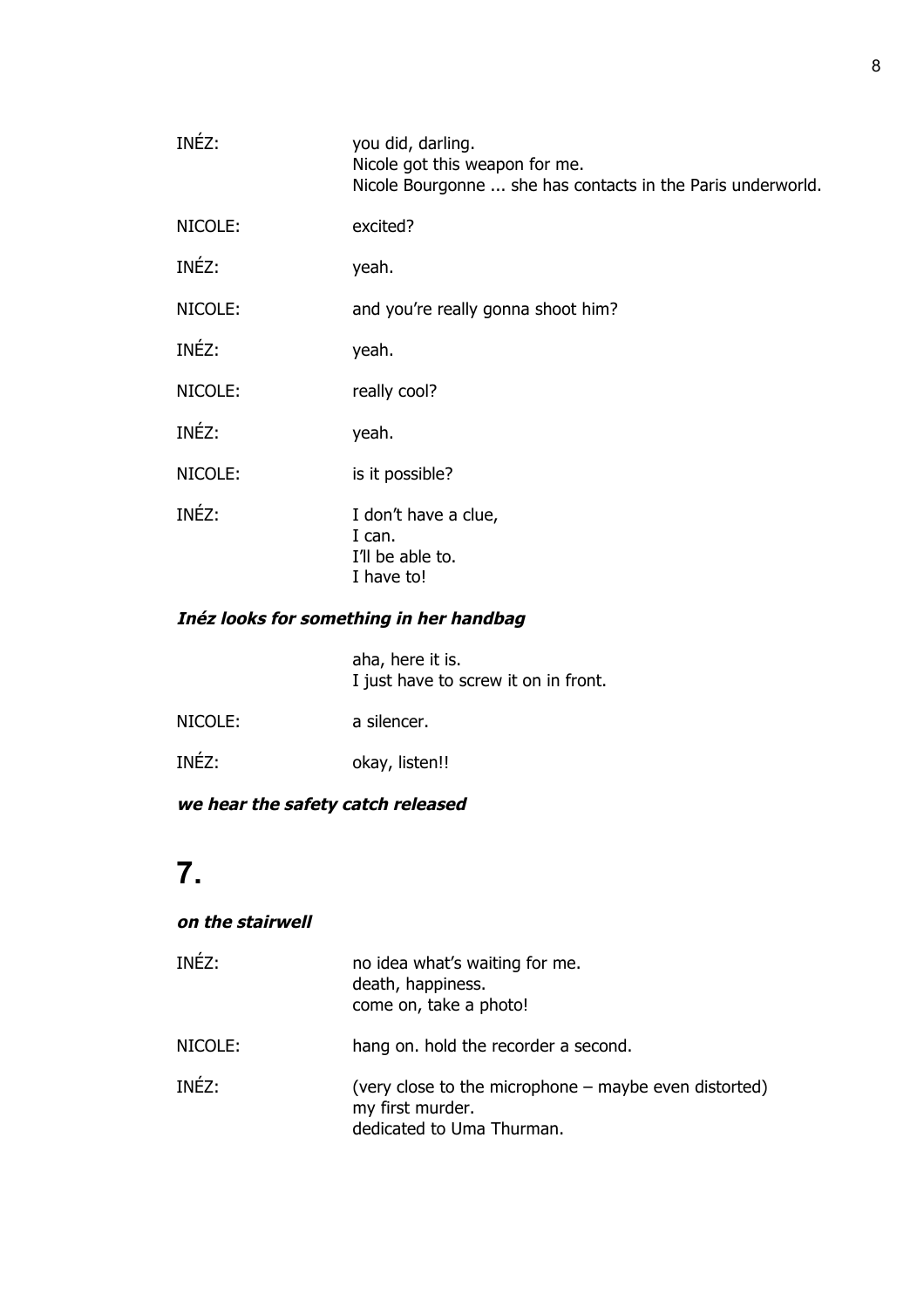### **on the stairwell**

| NICOLE:           | (whispering)<br>he's not alone.<br>I hear a kid.                      |
|-------------------|-----------------------------------------------------------------------|
| INÉZ:             | okay. bad luck!                                                       |
| doorbell rings.   |                                                                       |
| INÉZ:             | come on, you rat.                                                     |
| door opened.      |                                                                       |
| INÉZ:             | okay, back up a step.                                                 |
| UN:               | oh shit. whats going on!?                                             |
| INÉZ:             | don't know what this is?<br>Nicole, tell him what it is.              |
| NICOLE:           | a BERETTA, with a silencer.                                           |
| UN:               | stay cool now! very cool!                                             |
| in the apartment. |                                                                       |
| INÉZ:             | go to the table!<br>and sit down!!                                    |
| THE SISTER:       | what does this woman want?                                            |
| INÉZ:             | to talk about the 26th of april!<br>about the cellar. about the rape. |
| THE SISTER:       | Bernard, she has a gun!!                                              |
| UN:               | shut up!                                                              |
| INÉZ:             | and the kid better stop screaming!<br>now! immediately!!              |
| UN:               | no problem. She's going to the bath.                                  |
| INÉZ:             | I didn't know she's there.                                            |
| UN:               | take the kid out of here!!                                            |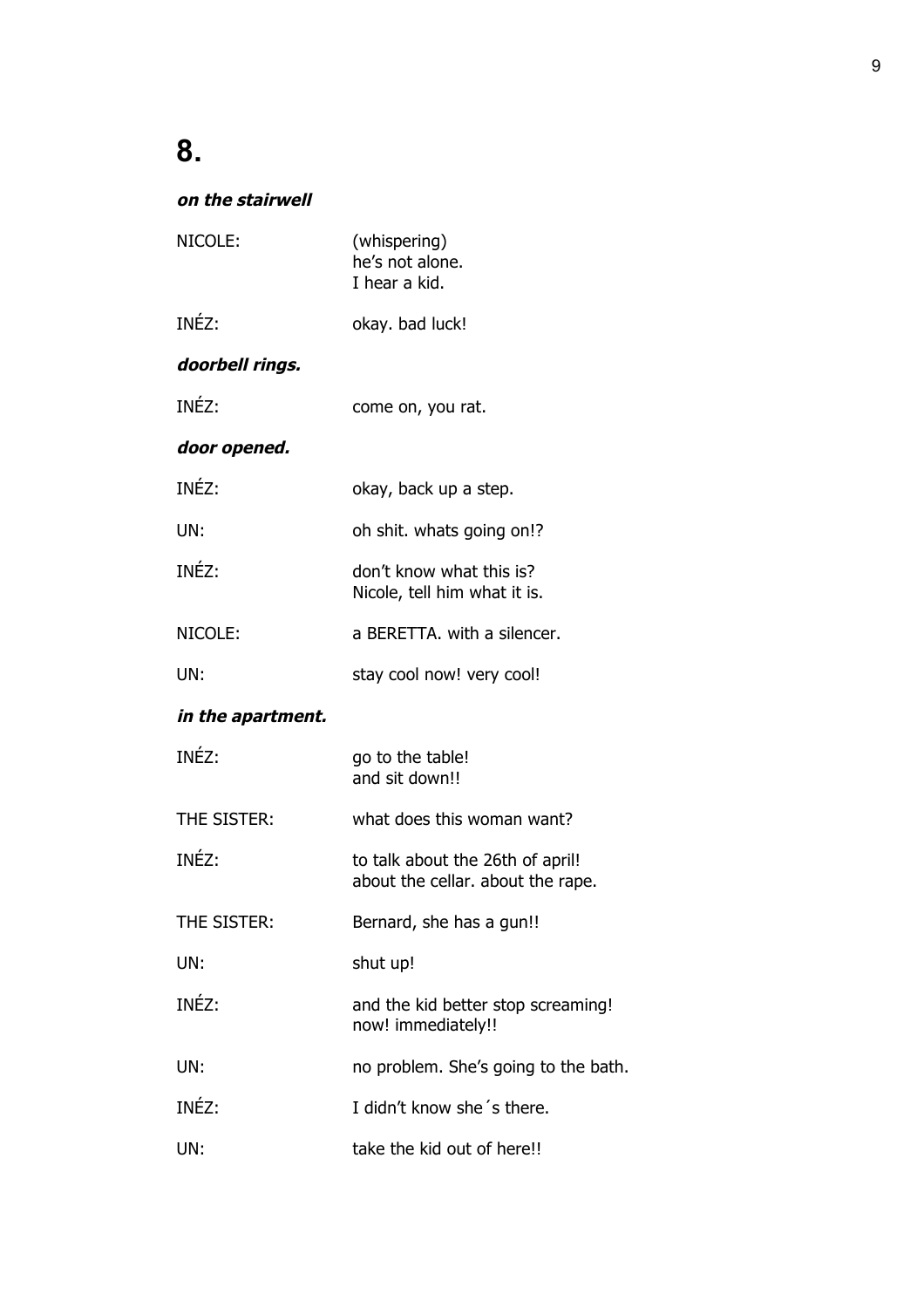| INEZ: | the kid has to stop screaming!! |
|-------|---------------------------------|
|       |                                 |

THE SISTER: he's two years old.

INÉZ: was. he was two years old.

#### **two shots**

THE SISTER: (screams) Bernard!

### **a shot. THE SISTER killed on the spot.**

| INÉZ:                             | your turn.                                                                                                                               |  |
|-----------------------------------|------------------------------------------------------------------------------------------------------------------------------------------|--|
| UN:                               | shit, you shot my sister!                                                                                                                |  |
| INÉZ:                             | Your sister. the kid. and you.                                                                                                           |  |
| UN:                               | shit, this is crazy                                                                                                                      |  |
| INÉZ:                             | am I crazy.<br>yeah, maybe. since the 26. april.                                                                                         |  |
| UN:                               | be cool.                                                                                                                                 |  |
| INÉZ:                             | you were the first to fuck me.                                                                                                           |  |
| we hear the safety catch released |                                                                                                                                          |  |
| UN:                               | I don't know what you're  talking about.                                                                                                 |  |
| INÉZ:                             | you don't know what I'm talking about<br>you aren't in court here.<br>you're talking only to me here.<br>not to a lawyer.<br>or a judge. |  |
|                                   | you're talking to the person,<br>you raped on the 26. april.                                                                             |  |
| UN:                               | okay, okay.                                                                                                                              |  |
| INÉZ:                             | shit, suddenly I don't feel like talking anymore.                                                                                        |  |
| two shots.                        |                                                                                                                                          |  |
| INÉZ:                             | take a photo, Nicole!                                                                                                                    |  |
| NICOLE:                           | hang on a sec.                                                                                                                           |  |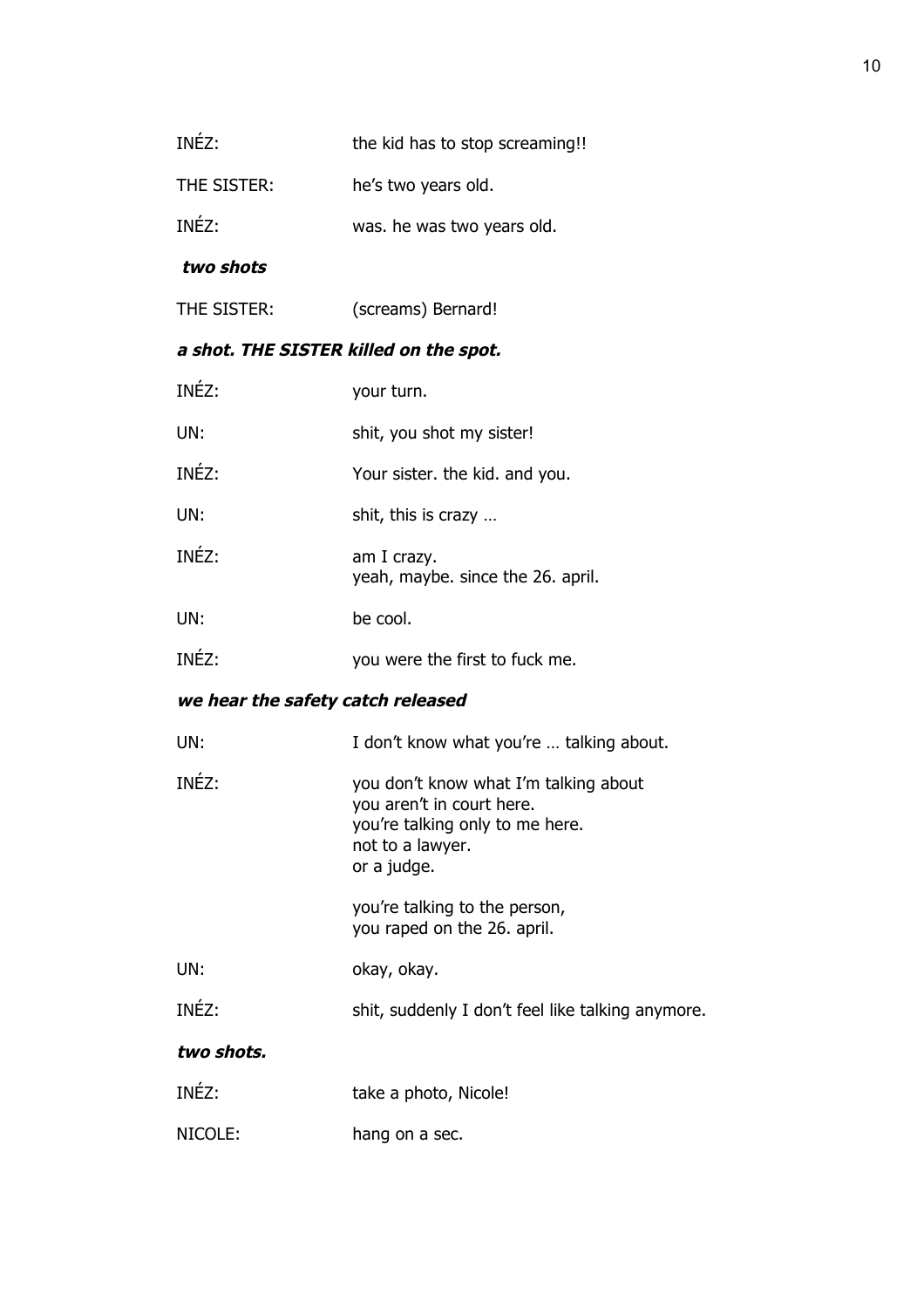#### **in the apartment. the CD has advanced one track.**

| NICOLE: | it says in his passport:                  |
|---------|-------------------------------------------|
|         | Bernard Phillip. born in Paris 12.12.1980 |
|         | French citizen                            |

## **10.**

### **a toilet . we hear INÉZ vomiting.**

| NICOLE: | what's the matter, Inéz?<br>can I do anything for you? |
|---------|--------------------------------------------------------|
| INÉZ:   | no, get out, get out!!                                 |

## **11.**

#### **Notre Dame cathedral. a mass. the host is given out.**

| INEZ: | come on, let's go to the movies.! |
|-------|-----------------------------------|
|       |                                   |

## **12.**

#### **on the street. in front of a cinema.**

| NICOLE: | want to go in? |
|---------|----------------|
| INÉZ:   | yeah           |

## **13.**

#### **at the ticket counter.**

| NICOLE: | two for broken flowers. merci.<br>come on, let's get a drink! |
|---------|---------------------------------------------------------------|
| INÉZ:   | switch off!                                                   |
| NICOLE: | okay.                                                         |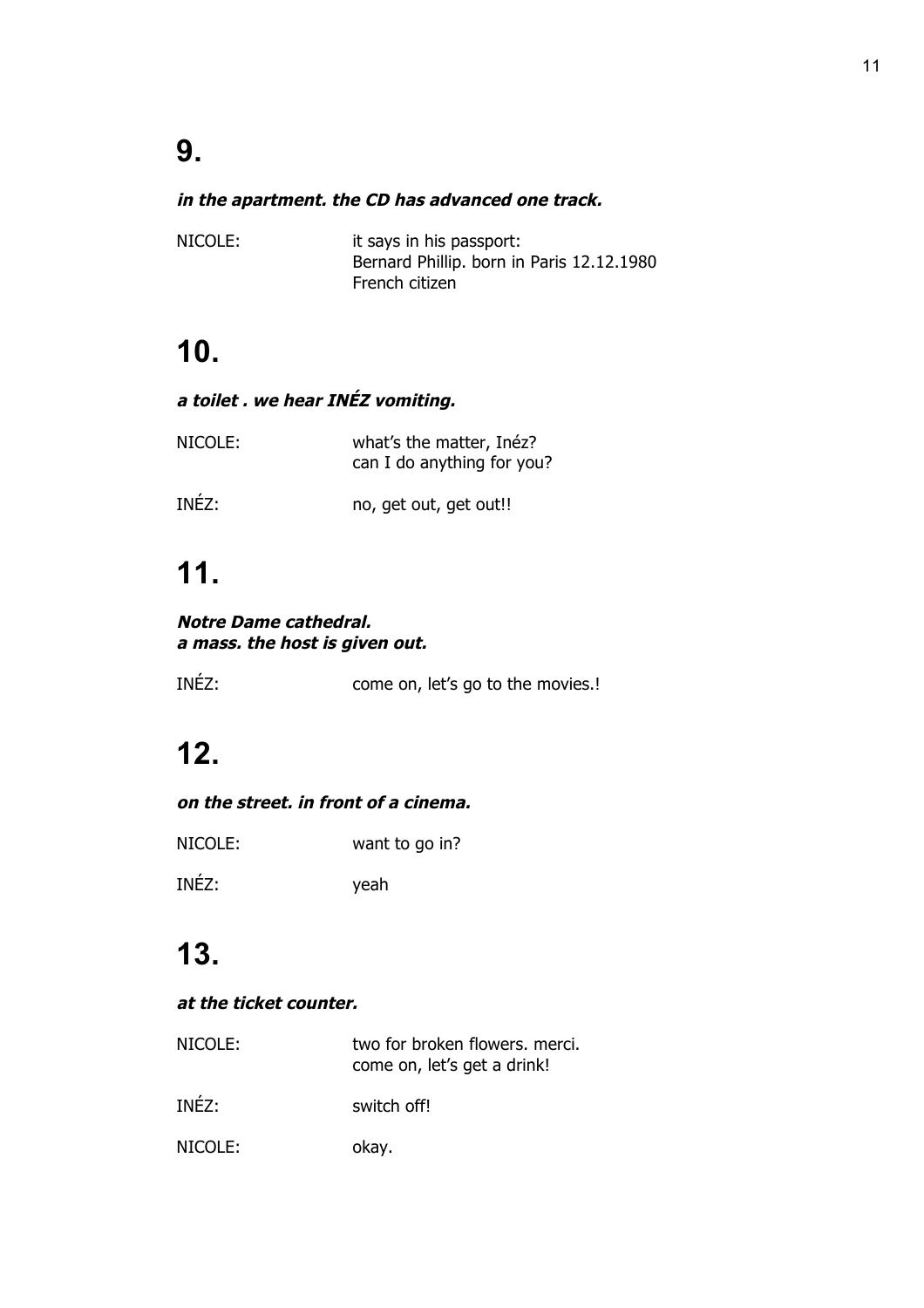### **in a street cafe**

| INÉZ:   | coffee!                     |
|---------|-----------------------------|
| NICOLE: | me too.                     |
| INÉZ:   | can you see it on me?       |
| NICOLE: | what?                       |
| INÉZ:   | the kid! that I shot a kid! |

## **15.**

### **in the cinema. we hear the beginning of broken flowers.**

| INÉZ:   | Nicole, will you sleep at my place tonight? |
|---------|---------------------------------------------|
| NICOLE: | if you want, yeah.                          |

## **16.**

### **In front of the Centre Pompidou. an artist is addressing a group of people.**

| NICOLE: | yes, it has to be done.           |
|---------|-----------------------------------|
| INÉZ:   | later. let's watch this a little. |

## **17.**

#### **street cafe. music. street sounds.**

| INÉZ: | okay.                                 |
|-------|---------------------------------------|
|       | I was born in the Ivory Coast.        |
|       | We had a little hut                   |
|       | right on the beach in Abidjan         |
|       | my mother and me.                     |
|       | when I was ten she said:              |
|       | "we'll go to Paris.                   |
|       | that's where your grandfather lives!" |

### **INÉZ lights a cigarette**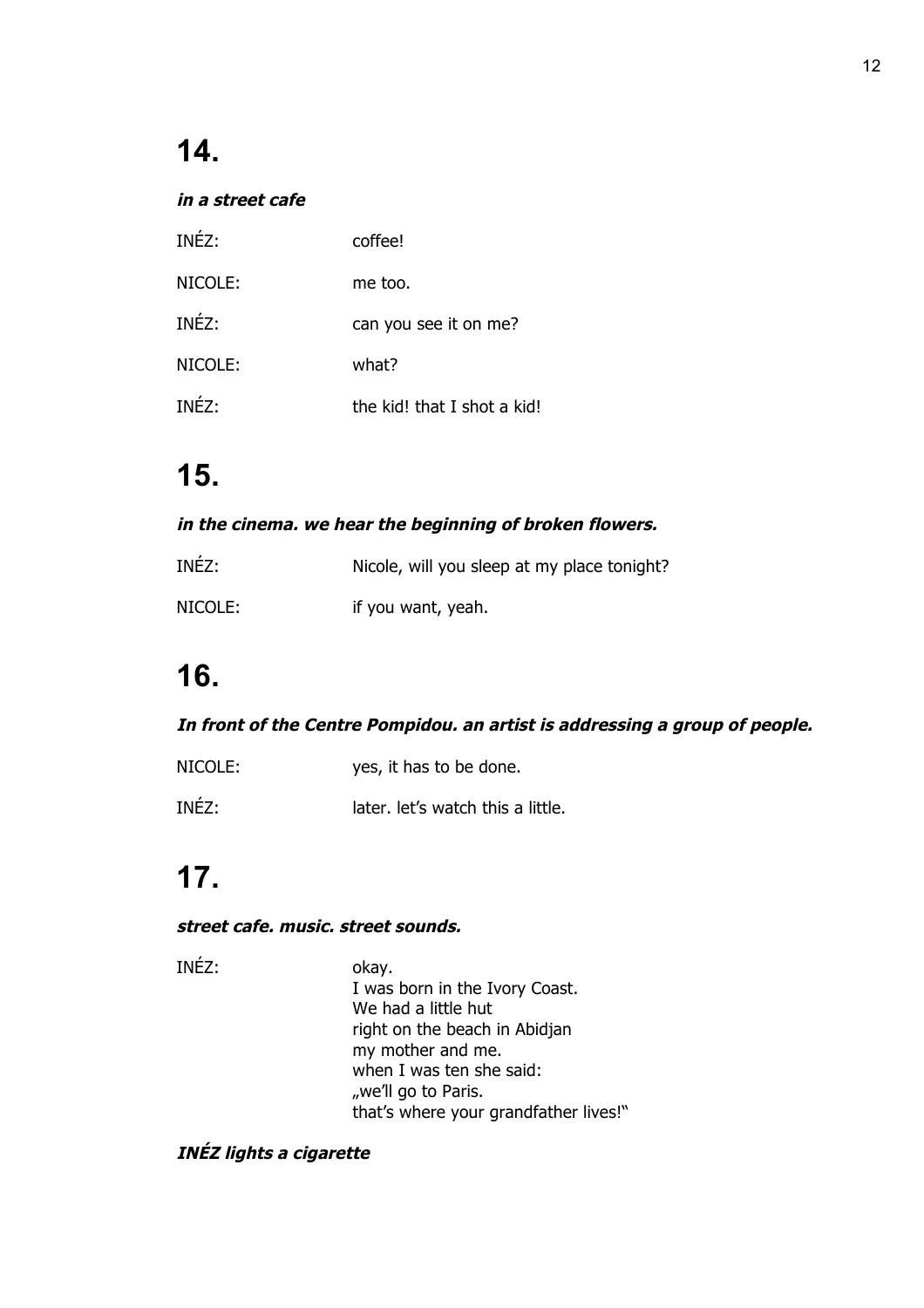| TNF7:   | I can remember my tears very well.<br>was totally unhappy.<br>I loved life on the beach<br>loved the sea.<br>the entire coast.<br>loved the wind and the mussels.        |
|---------|--------------------------------------------------------------------------------------------------------------------------------------------------------------------------|
| NICOLE: | did she ever tell you why?                                                                                                                                               |
| INÉZ:   | no, not really.<br>I think she couldn't make it in her work.<br>wanted to escape from her misery.<br>here in Paris<br>she got a job<br>in a nightclub.<br>as a stripper. |
|         | she was 25 when we got here.<br>and 30 when she died.<br>that was it.                                                                                                    |

**a stairwell. an apartment door opened. the door has hardly opened before we hear a piano. a few bars from a pop song. as if a child is practising. the same sequence repeated over and over.** 

| INÉZ:   | what do you want to drink?                                                   |
|---------|------------------------------------------------------------------------------|
| NICOLE: | nothing more, thanks.<br>what will the neighbours say if he goes on playing? |
| INÉZ:   | they're used to it.                                                          |
| NICOLE: | how old is he now?                                                           |
| INÉZ:   | 90.<br>that's enough biography for today.<br>come on, let's go to bed!       |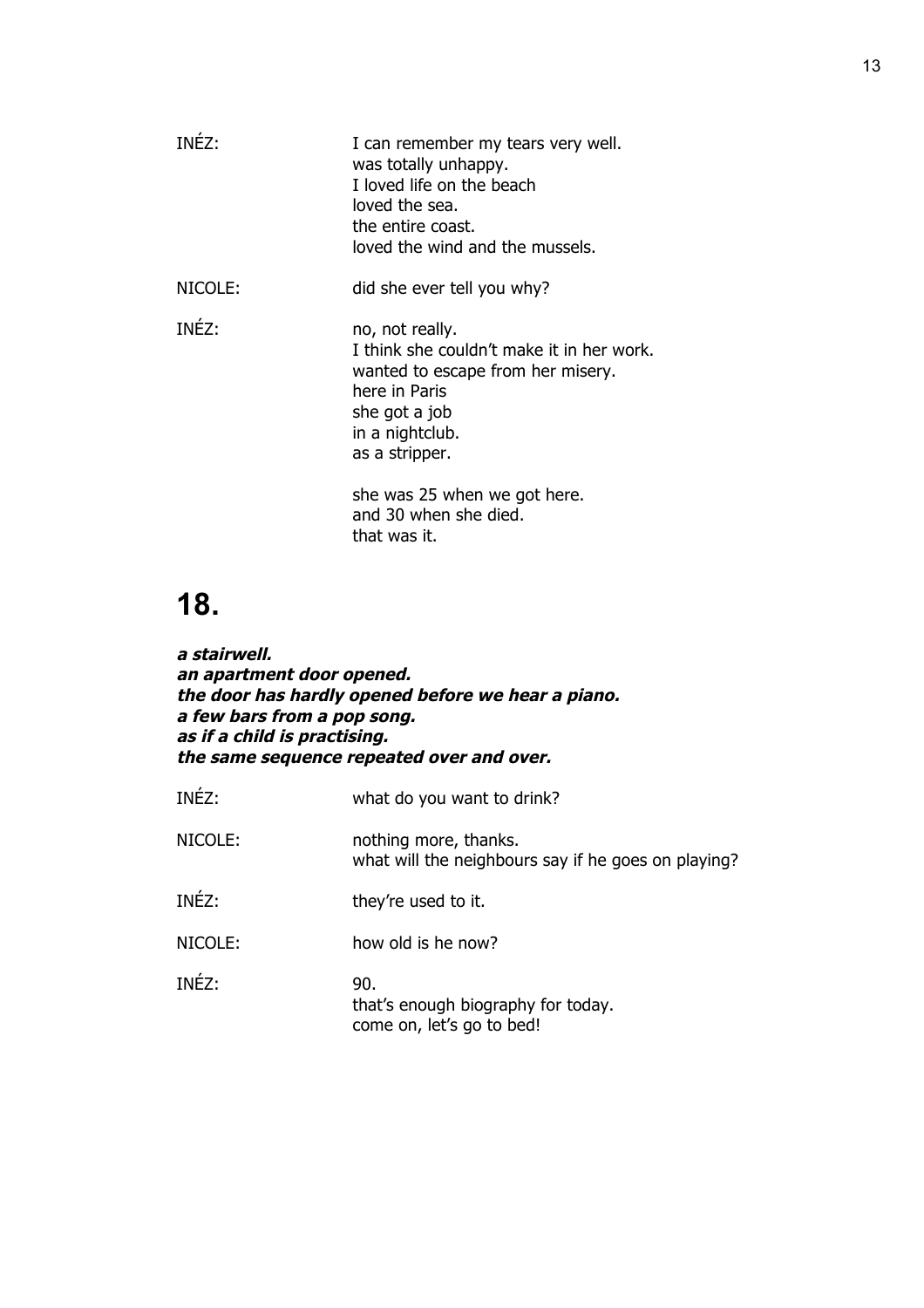### **in INÉZ' room.**

| INÉZ:   | oh merde, what's this?!!                         |
|---------|--------------------------------------------------|
| NICOLE: | somebody's been looking through your things.     |
| INÉZ:   | okay, old man.<br>this is a declaration of war!! |

## **20.**

### **GRANDFATHER's room. he's playing piano.**

| INÉZ:               | you listening to me?<br>why did you empty out my drawer? |
|---------------------|----------------------------------------------------------|
| <b>GRANDFATHER:</b> | I can't do that any more.<br>my fingers are too stiff.   |

### **INÉZ bangs on the piano.**

| INÉZ:               | why?                                                        |
|---------------------|-------------------------------------------------------------|
| <b>GRANDFATHER:</b> | she took a couple of things.                                |
| INÉZ:               | who?                                                        |
| <b>GRANDFATHER:</b> | the girl.                                                   |
| INÉZ:               | what girl?                                                  |
| <b>GRANDFATHER:</b> | Monique.                                                    |
| INÉZ:               | who's that?                                                 |
| <b>GRANDFATHER:</b> | a girl from Nigeria.                                        |
| INÉZ:               | and how did she get in here?                                |
| <b>GRANDFATHER:</b> | I called her.                                               |
| INÉZ:               | and how did she manage,<br>to help herself from my drawers? |
| <b>GRANDFATHER:</b> | I wanted                                                    |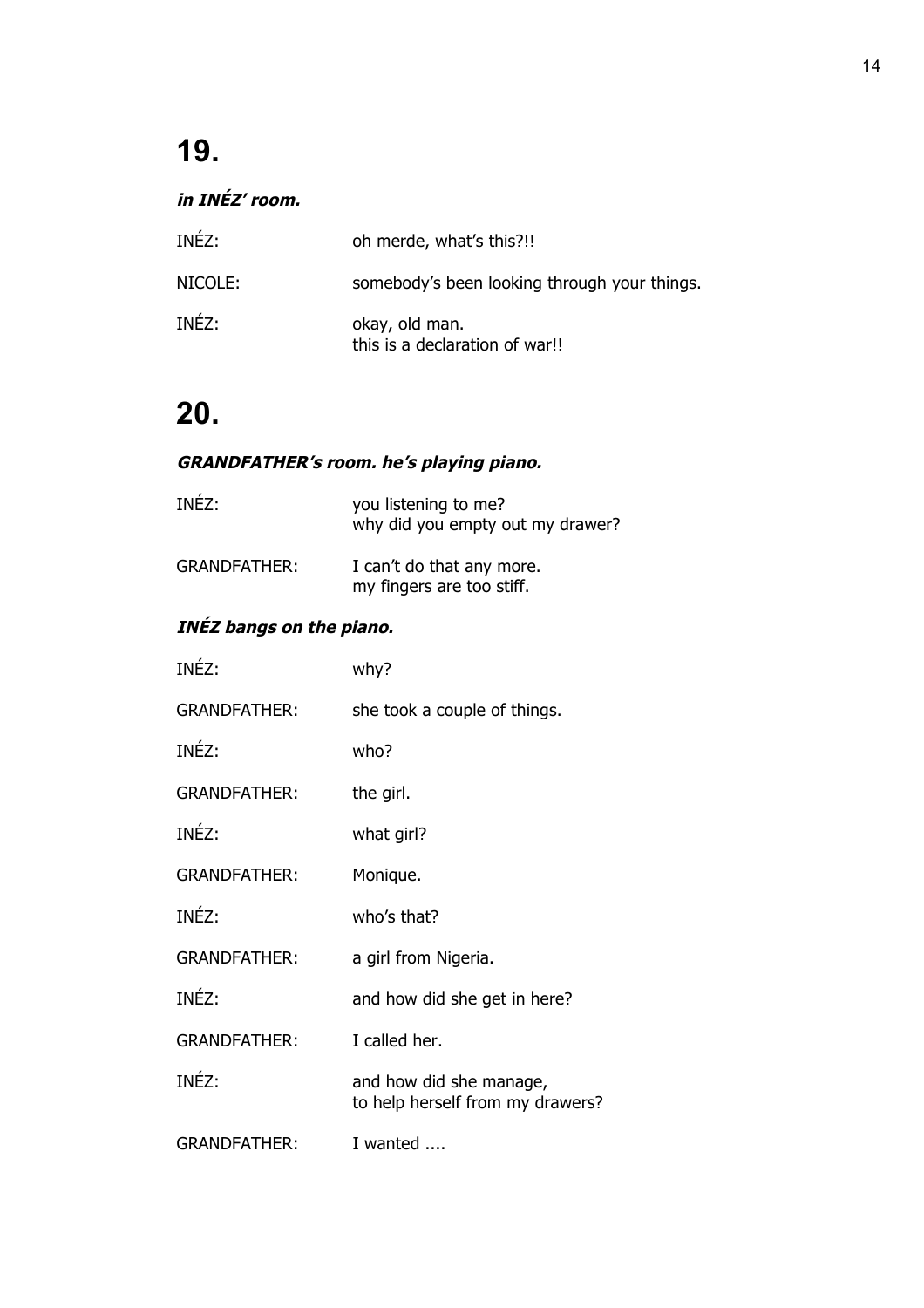INÉZ: you call her up – now! – and tell her she has to bring everything back!

## **21.**

#### **the GRANDFATHER on the phone**

| <b>GRANDFATHER:</b> | is Monique there?<br>when will she be back?<br>yeah, I'm a  client!<br>she came to my place.<br>please tell her Emile Tutu rang<br>and would like her to ring him back.<br>Tutu, that's right. |
|---------------------|------------------------------------------------------------------------------------------------------------------------------------------------------------------------------------------------|
|---------------------|------------------------------------------------------------------------------------------------------------------------------------------------------------------------------------------------|

she isn't there.

INÉZ: okay. until my stuff is back in the drawer you're not getting anything to eat. I'm not going shopping for you. I'm not cooking for you.

#### **a melody on the piano ...**

| <b>GRANDFATHER:</b> | they should drag you down to the cellar |
|---------------------|-----------------------------------------|
|                     | and cut your throat!                    |

## **22.**

### **in INÉZ' bedroom.**

| INÉZ:   | silencers are a great invention, darling.<br>for the next guy get me a gun with a telescopic lens.<br>I'm gonna shoot the blond guy from here.                                                                      |
|---------|---------------------------------------------------------------------------------------------------------------------------------------------------------------------------------------------------------------------|
| NICOLE: | from here?                                                                                                                                                                                                          |
| INÉZ:   | right from this window.<br>every evening he stands in front of number 27<br>with a girl.<br>I want her to watch him die.<br>I want him to see her watching him die.<br>as soon as he kisses her, I'll take him out. |
| NIC(    | I want to see that.                                                                                                                                                                                                 |
|         |                                                                                                                                                                                                                     |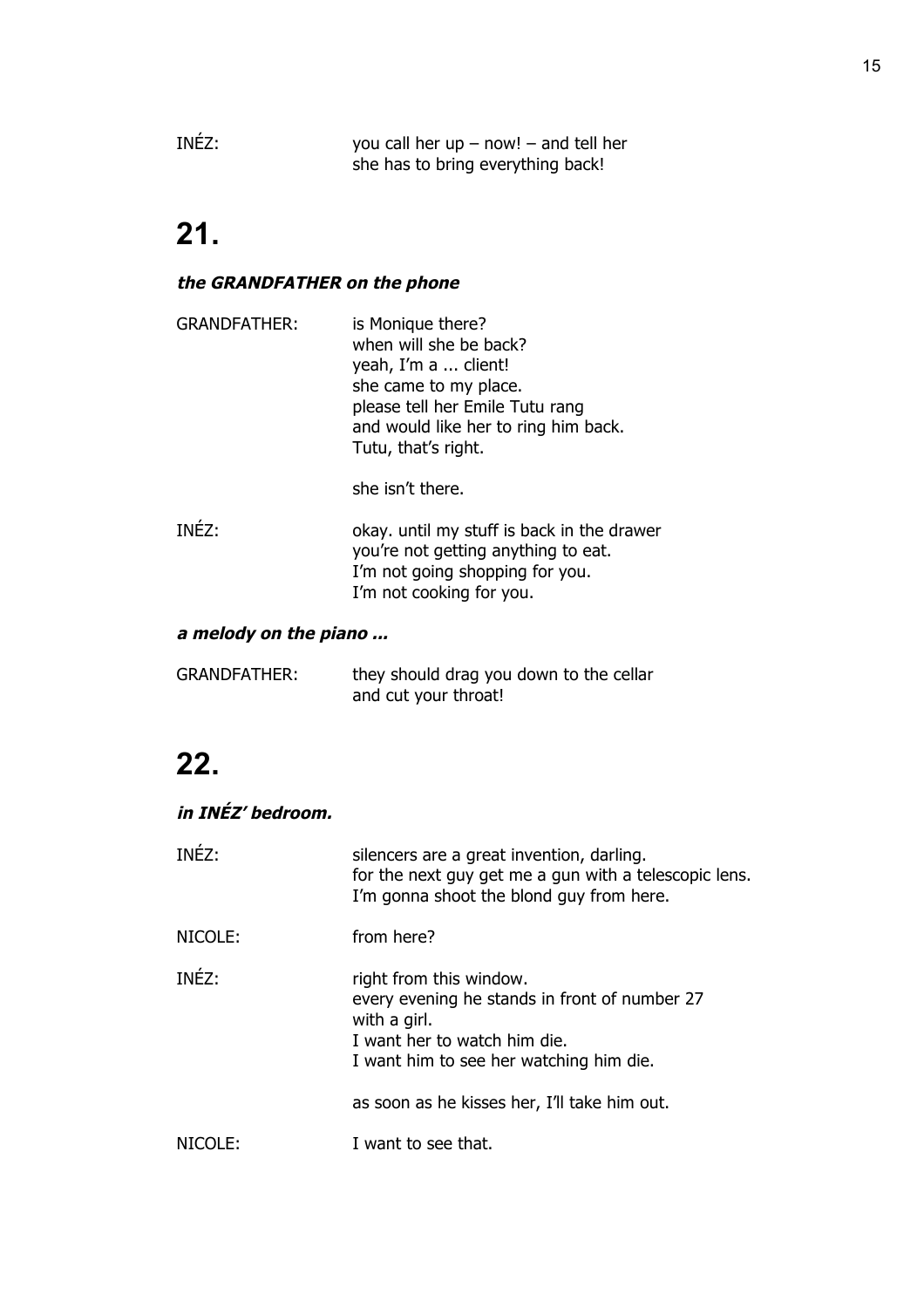| INÉZ:   | how soon can you get me the weapon? |
|---------|-------------------------------------|
| NICOLE: | a week?                             |
| INÉZ:   | that long??                         |

**in the metro**

## **24.**

#### **Inéz opens the front door. we hear the GRANDFATHER playing piano**

| INÉZ:   | I wonder what's in store for us this time?!                                            |
|---------|----------------------------------------------------------------------------------------|
| NICOLE: | ugh! it smells disgusting.                                                             |
| INÉZ:   | it stinks over here!! come into my room.                                               |
| NICOLE: | please open a window!!                                                                 |
| INÉZ:   | I don't know what he's up to.<br>I've been away three days and<br>now show me the gun. |

## **25.**

#### **in Inéz' room**

| INÉZ:   | who'll put it together for us? |
|---------|--------------------------------|
| NICOLE: | me. Alfonse showed me how.     |
| INÉZ:   | let's do it!!                  |

## **26.**

### **in the GRANDFATHER's room. he's playing piano.**

INÉZ: you see what I have here?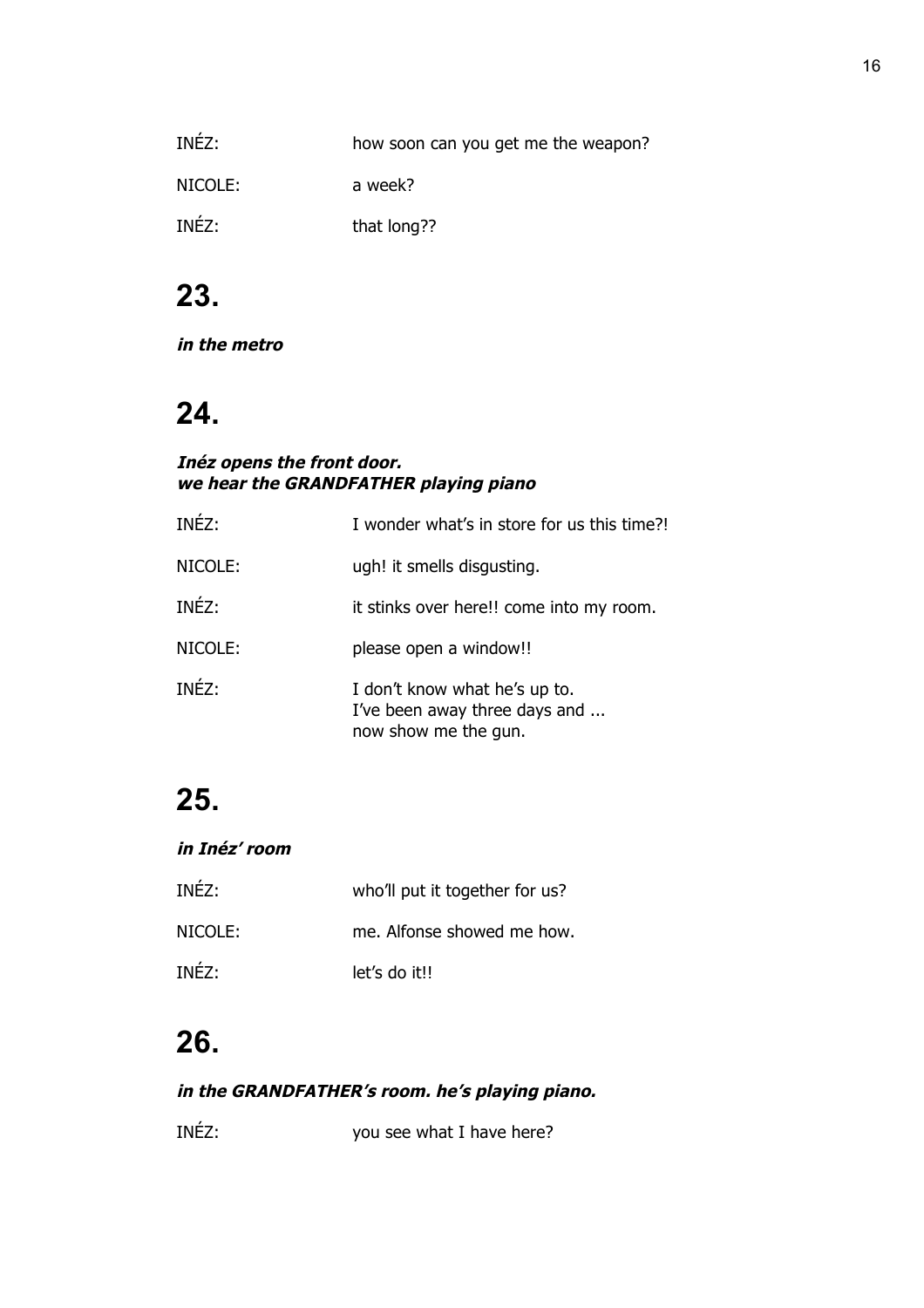| <b>GRANDFATHER:</b> | a box.                                                                                   |
|---------------------|------------------------------------------------------------------------------------------|
| INÉZ:               | and what's in the box?                                                                   |
| <b>GRANDFATHER:</b> | Fred Astaire and Ginger Rogers.                                                          |
| INÉZ:               | and what's that?                                                                         |
| <b>GRANDFATHER:</b> | you know what it is.                                                                     |
| INÉZ:               | bought when and where?                                                                   |
| <b>GRANDFATHER:</b> | 1936. New York.                                                                          |
| INÉZ:               | and what's their value?                                                                  |
| <b>GRANDFATHER:</b> | priceless.                                                                               |
| INÉZ:               | and why<br>am I holding this box<br>containing these priceless fine-sculpted statuettes? |
| <b>GRANDFATHER:</b> | because you're angry.                                                                    |
| INÉZ:               | and why am I angry?                                                                      |
| <b>GRANDFATHER:</b> | because I cooked.                                                                        |
| INÉZ:               | no.                                                                                      |
| <b>GRANDFATHER:</b> | because I ate.                                                                           |
| INÉZ:               | no.                                                                                      |
| <b>GRANDFATHER:</b> | because I was hungry.                                                                    |
| INÉZ:               | no.                                                                                      |
| <b>GRANDFATHER:</b> | because I didn't do the washing-up.                                                      |
| INÉZ:               | and why else?                                                                            |
| <b>GRANDFATHER:</b> | because I didn't bring down the rubbish.                                                 |
| INÉZ:               | and why else?                                                                            |
| <b>GRANDFATHER:</b> | because I fouled the toilet.                                                             |
| INÉZ:               | and why else?                                                                            |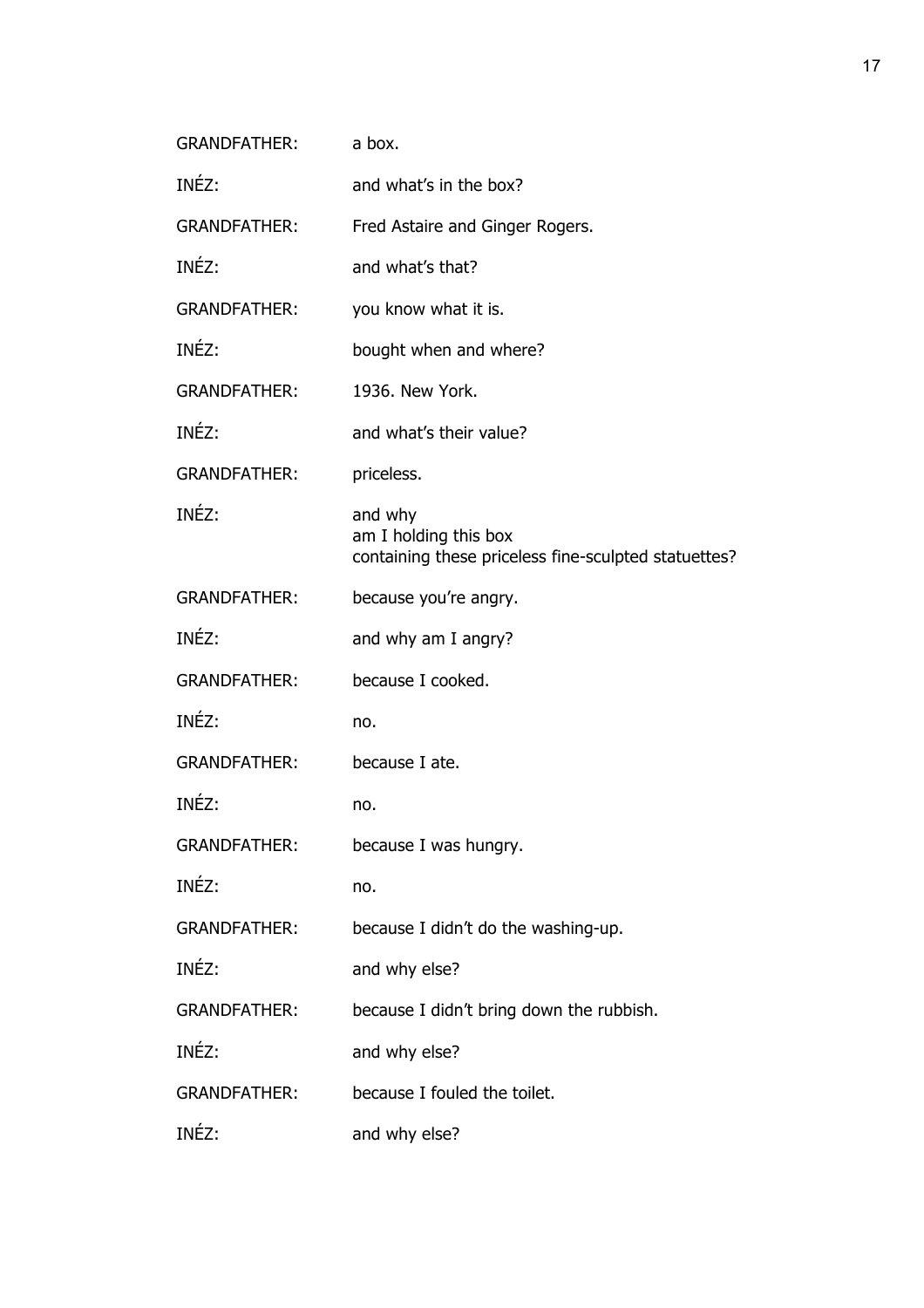| <b>GRANDFATHER:</b> | because I didn't wash myself.                                                                                                                              |
|---------------------|------------------------------------------------------------------------------------------------------------------------------------------------------------|
| INÉZ:               | and what am I going to do now?                                                                                                                             |
| <b>GRANDFATHER:</b> | you're going to take Fred Astaire and Ginger Rogers<br>out of the box.                                                                                     |
| INÉZ:               | and then what?                                                                                                                                             |
| <b>GRANDFATHER:</b> | you're going to stand them on the table.                                                                                                                   |
| INÉZ:               | and then?                                                                                                                                                  |
| <b>GRANDFATHER:</b> | you're going to turn the mechanism with the key.                                                                                                           |
| INÉZ:               | and?                                                                                                                                                       |
| <b>GRANDFATHER:</b> | they'll dance.                                                                                                                                             |
| INÉZ:               | and?                                                                                                                                                       |
| <b>GRANDFATHER:</b> | I'm going to cry remembering New York in 1936.<br>when I was in love with Fernanda.<br>strolling through Manhattan.<br>the roses she brought me in club 27 |
| INÉZ:               | and what am I going to do with Ginger & Fred?                                                                                                              |
| <b>GRANDFATHER:</b> | you're going to say: take a good look at them<br>for the last time, old man!,<br>just like you did with Louis Armstrong.                                   |
| INÉZ:               | what did I do with Louis Armstrong?                                                                                                                        |
| <b>GRANDFATHER:</b> | you wound him up.                                                                                                                                          |
| INÉZ:               | and?                                                                                                                                                       |
| <b>GRANDFATHER:</b> | he played.                                                                                                                                                 |
| INÉZ:               | and then?                                                                                                                                                  |
| <b>GRANDFATHER:</b> | you smashed him with a hammer.                                                                                                                             |
| INÉZ:               | and for how long?                                                                                                                                          |
| <b>GRANDFATHER:</b> | till he was dead, a heap of tin fragments.                                                                                                                 |
| INÉZ:               | and I'm going to do the same with Ginger & Fred?                                                                                                           |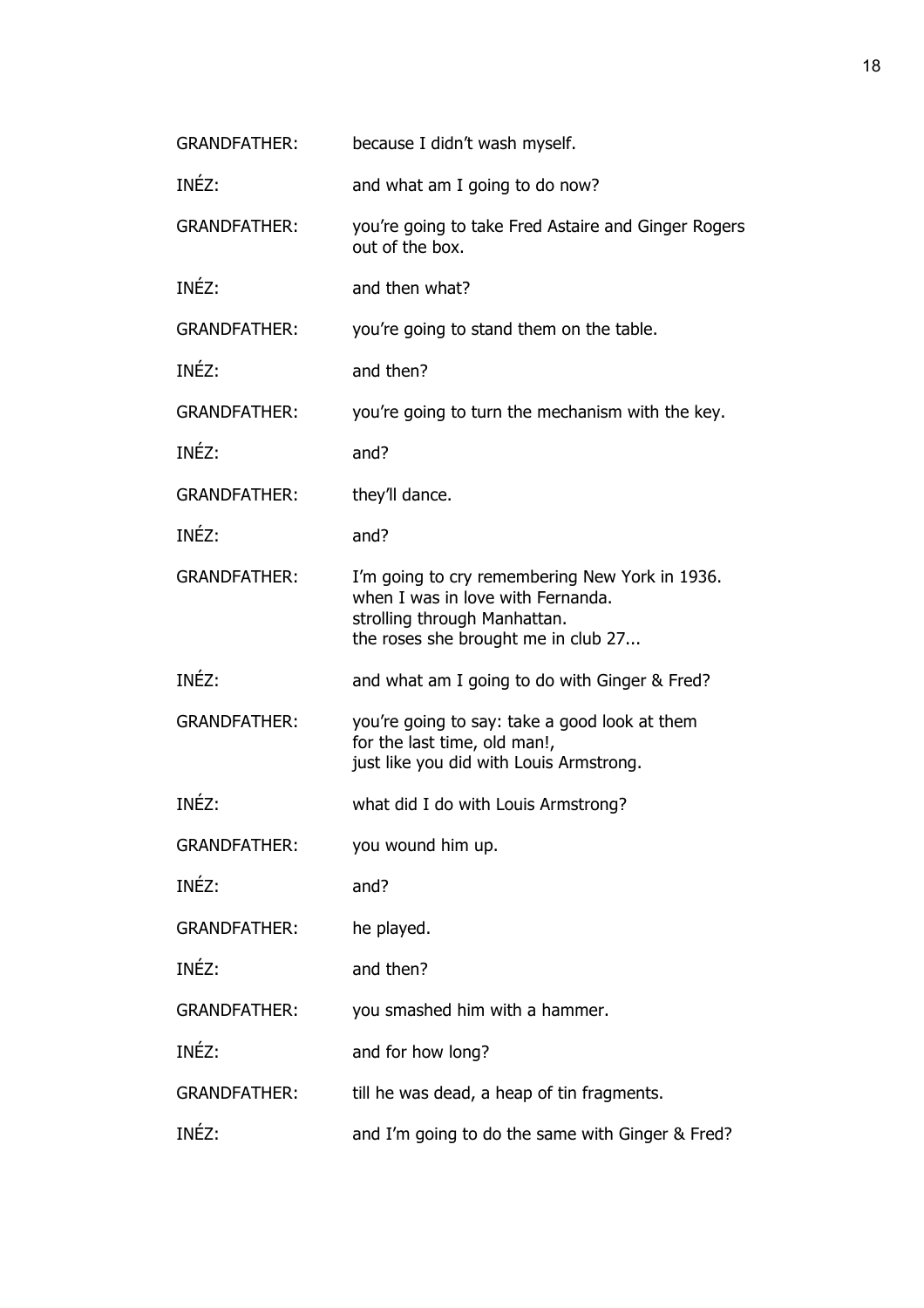| <b>GRANDFATHER:</b> | yeah.                                            |
|---------------------|--------------------------------------------------|
| INÉZ:               | what's supposed to happen?                       |
| <b>GRANDFATHER:</b> | I'm supposed to go immediately into the kitchen. |
| INÉZ:               | to do what?                                      |

#### **the sound of paper. the figurines are unwrapped. the figurines are wound up. the melody of the figurines**

NICOLE: don't break them, Inéz! don't!! please!!!

**the blow of a hammer ...**

## **27.**

#### **INÉZ' bedroom. both women by an open window.**

| <b>INÉZ</b>   | you see him?                                        |
|---------------|-----------------------------------------------------|
| <b>NICOLE</b> | the blonde guy?                                     |
| <b>INÉZ</b>   | yeah                                                |
| <b>NICOLE</b> | there's a 12 year old girl next to him              |
| <b>INÉZ</b>   | yeah, that's his sister<br>give me the rifle        |
| <b>NICOLE</b> | what are you waiting for?                           |
| <b>INÉZ</b>   | for his girlfriend                                  |
| <b>NICOLE</b> | let me have it again                                |
| <b>INÉZ</b>   | turns you on                                        |
| <b>NICOLE</b> | yeah<br>the crosshair aimed right between his eyes  |
| <b>INÉZ</b>   | don't pull the trigger                              |
| <b>NICOLE</b> | baby, this bastard belongs to you<br>here she comes |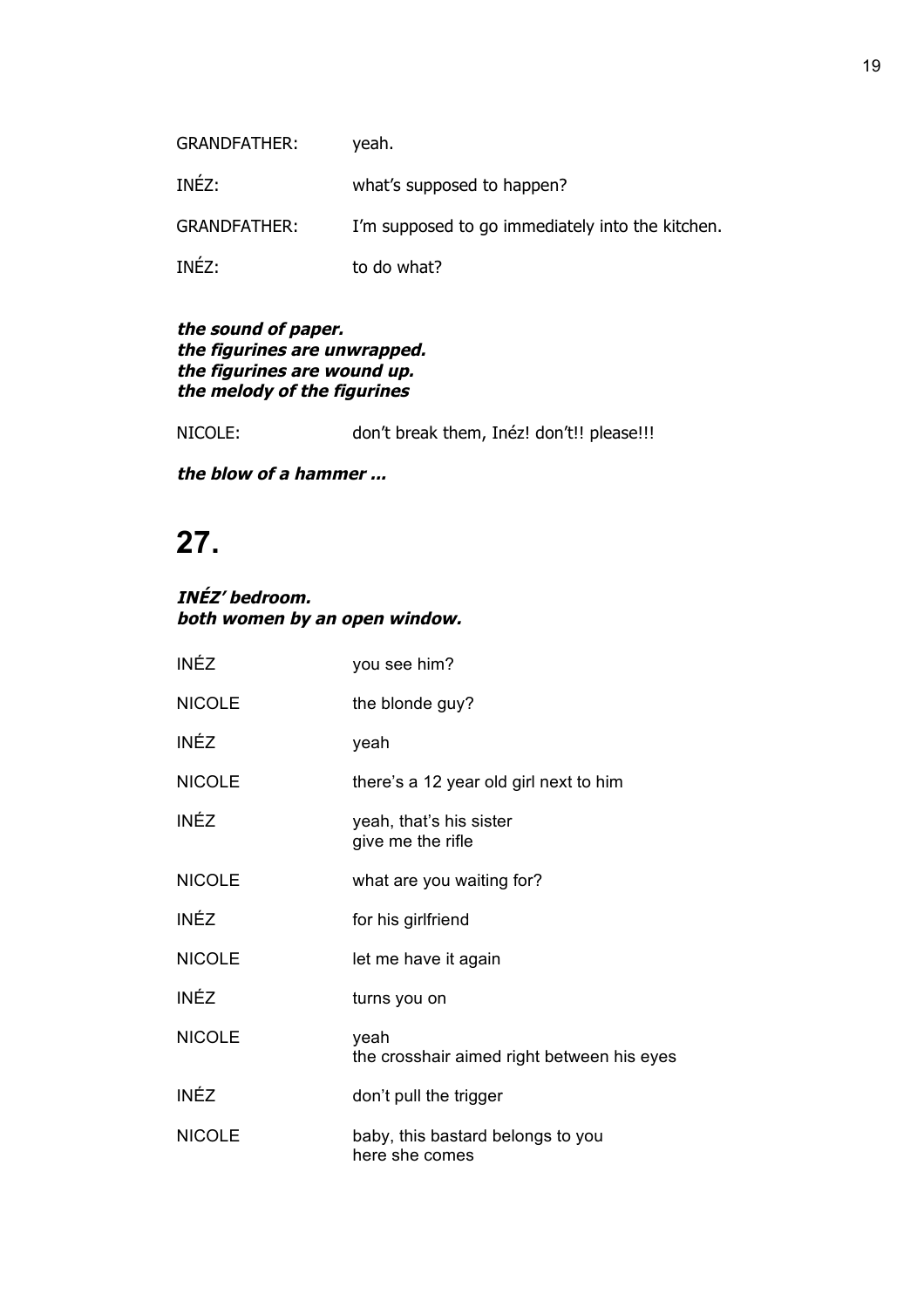| <b>INÉZ</b>   | give me back the rifle<br>yeah<br>kiss  embrace and now : bye bye baby |
|---------------|------------------------------------------------------------------------|
| a shot        |                                                                        |
| <b>NICOLE</b> | did you get him?                                                       |
| <b>INÉZ</b>   | yeah!!                                                                 |
| <b>NICOLE</b> | and now?                                                               |
| <b>INÉZ</b>   | let's go downstairs                                                    |

### **in the bedroom. in bed. music: nina simone: strange fruit**

| NICOLE: | you asleep?                                                            |
|---------|------------------------------------------------------------------------|
| INÉZ:   | no.                                                                    |
| NICOLE: | sooner or later you have to tell me something<br>about that afternoon. |
| INÉZ:   | in the cellar?                                                         |
| NICOLE: | yeah.                                                                  |
| INÉZ:   | okay, sometime or other.<br>switch that off!!                          |

## **29.**

### **on the way to the cellar where INÉZ was raped**

| NICOLE: | tell me right now: where are we going?? |
|---------|-----------------------------------------|
| INÉZ:   | we're going down to the cellar.         |
| NICOLE: | Inéz shows me the cellar.               |

### **we hear a girl moaning**

INÉZ: quiet Nicole!!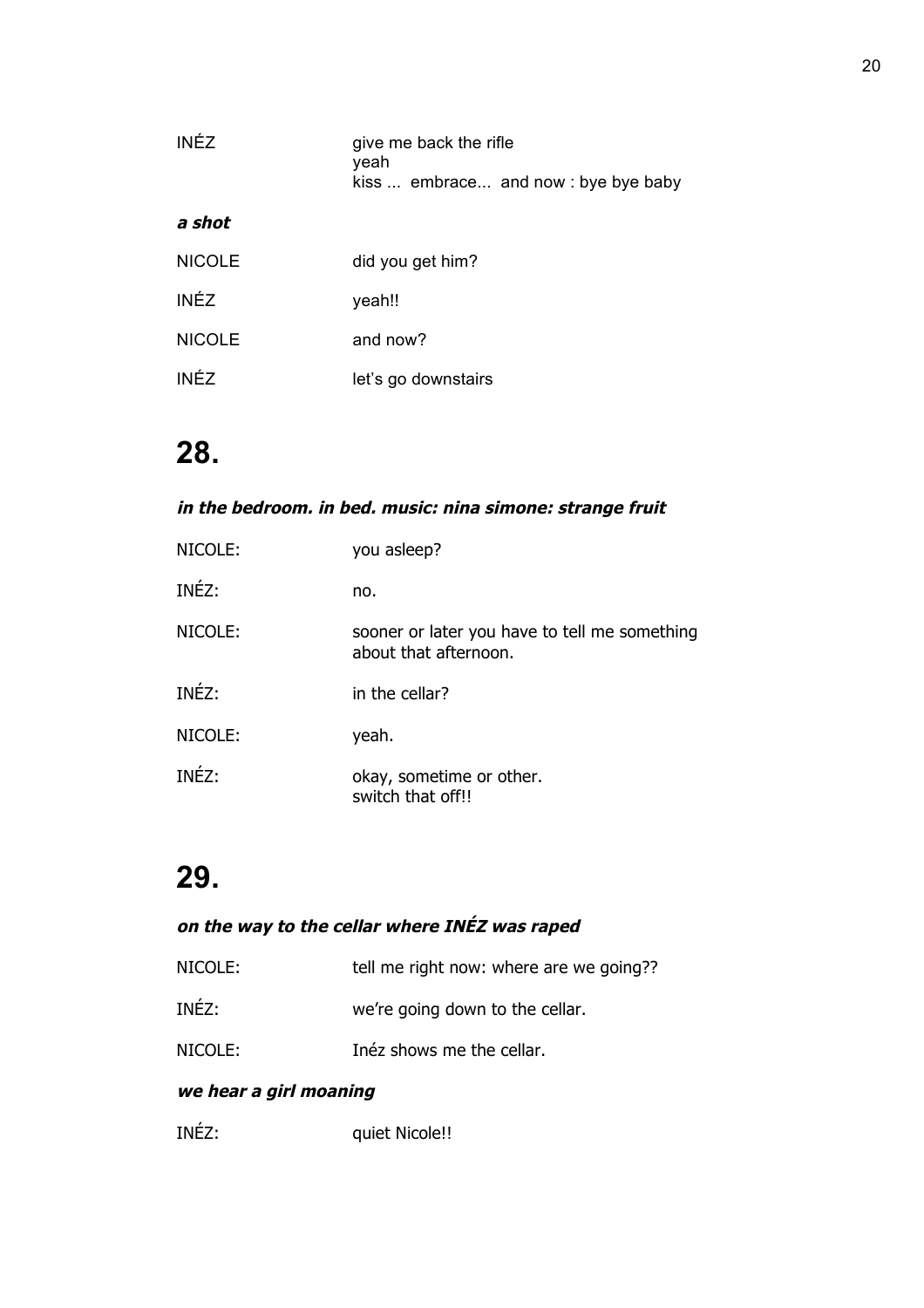### **Inéz releases the safety catch of the Beretta**

| INÉZ:                     | don't let us disturb you.<br>go on, fuck her!                                                                                                       |
|---------------------------|-----------------------------------------------------------------------------------------------------------------------------------------------------|
| THE GIRL:                 | help me, help me please                                                                                                                             |
| a shot.<br>the girl dies. |                                                                                                                                                     |
| NICOLE:                   | Inéz no! why? why her?                                                                                                                              |
| INÉZ:                     | now your turn.<br>you sit down.<br>and you, come here.<br>move it! come here!<br>remember me?<br>no?<br>you don't remember me?!<br>go on, fuck her. |
| <b>TROIS:</b>             | but she's dead.                                                                                                                                     |
| INÉZ:                     | me too, I was dead.<br>but that didn't stop you from fucking me.<br>get going, fuck her!!                                                           |
| <b>TROIS:</b>             | now?                                                                                                                                                |
| INÉZ:                     | do it.                                                                                                                                              |
| NICOLE:                   | Inéz, come on.                                                                                                                                      |
| INÉZ:                     | you can go if you like.                                                                                                                             |
| NICOLE:                   | that's enough!                                                                                                                                      |
| INÉZ:                     | I want to watch him fuck her.                                                                                                                       |
| TROIS:                    | I can't.                                                                                                                                            |
| INÉZ:                     | you can!                                                                                                                                            |
| TROIS:                    | I can't!<br>can't fuck a corpse!                                                                                                                    |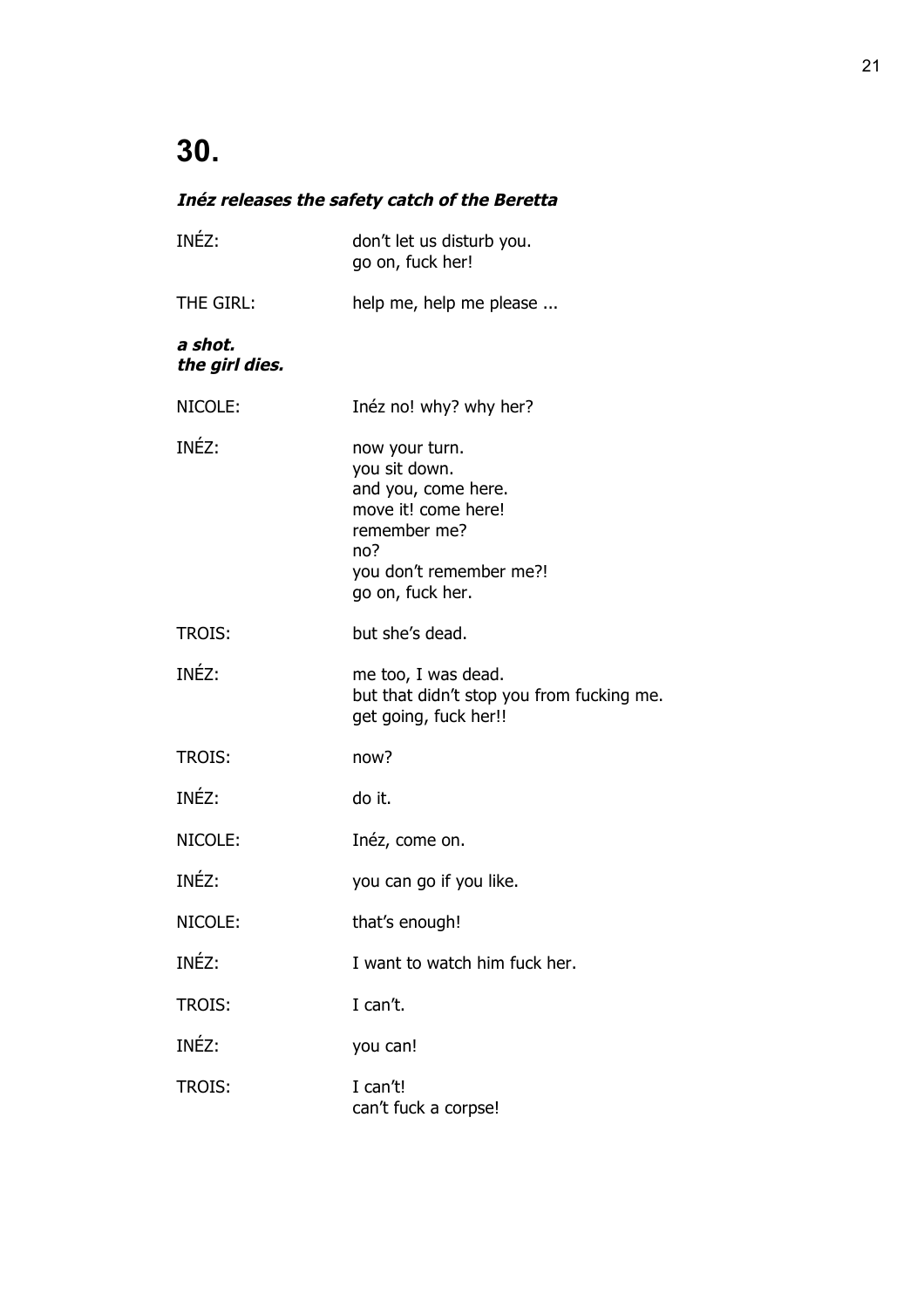| INEZ:          | sure you can!!                                                                                 |
|----------------|------------------------------------------------------------------------------------------------|
| TROIS:         | I  I can't!                                                                                    |
| two shots.     |                                                                                                |
| INÉZ:          | okay your turn, what's your name?                                                              |
| <b>QUATRE:</b> | Albert.                                                                                        |
| INÉZ:          | Albert                                                                                         |
| <b>QUATRE:</b> | don't shoot.                                                                                   |
| INÉZ:          | listen.                                                                                        |
| <b>QUATRE:</b> | no. please, don't shoot                                                                        |
| INÉZ:          | take it easy.                                                                                  |
| NICOLE:        | let's go, Inéz!                                                                                |
| INÉZ:          | calm down! take it easy now!                                                                   |
| <b>QUATRE:</b> | no. please, don't shoot                                                                        |
| INÉZ:          | Albert listen to me.<br>you listening?                                                         |
| <b>QUATRE:</b> | Yeah.                                                                                          |
| INÉZ:          | you listening to me??                                                                          |
| <b>QUATRE:</b> | yeah, I listen to you.                                                                         |
| INÉZ:          | my grandfather<br>he's 90.<br>90 years old.<br>you listening?                                  |
| <b>QUATRE:</b> | yeah                                                                                           |
| INÉZ:          | in 1936 he bought<br>a small wind-up toy:<br>Fred Astaire and Ginger Rogers.<br>you know them? |
| <b>QUATRE:</b> | no.                                                                                            |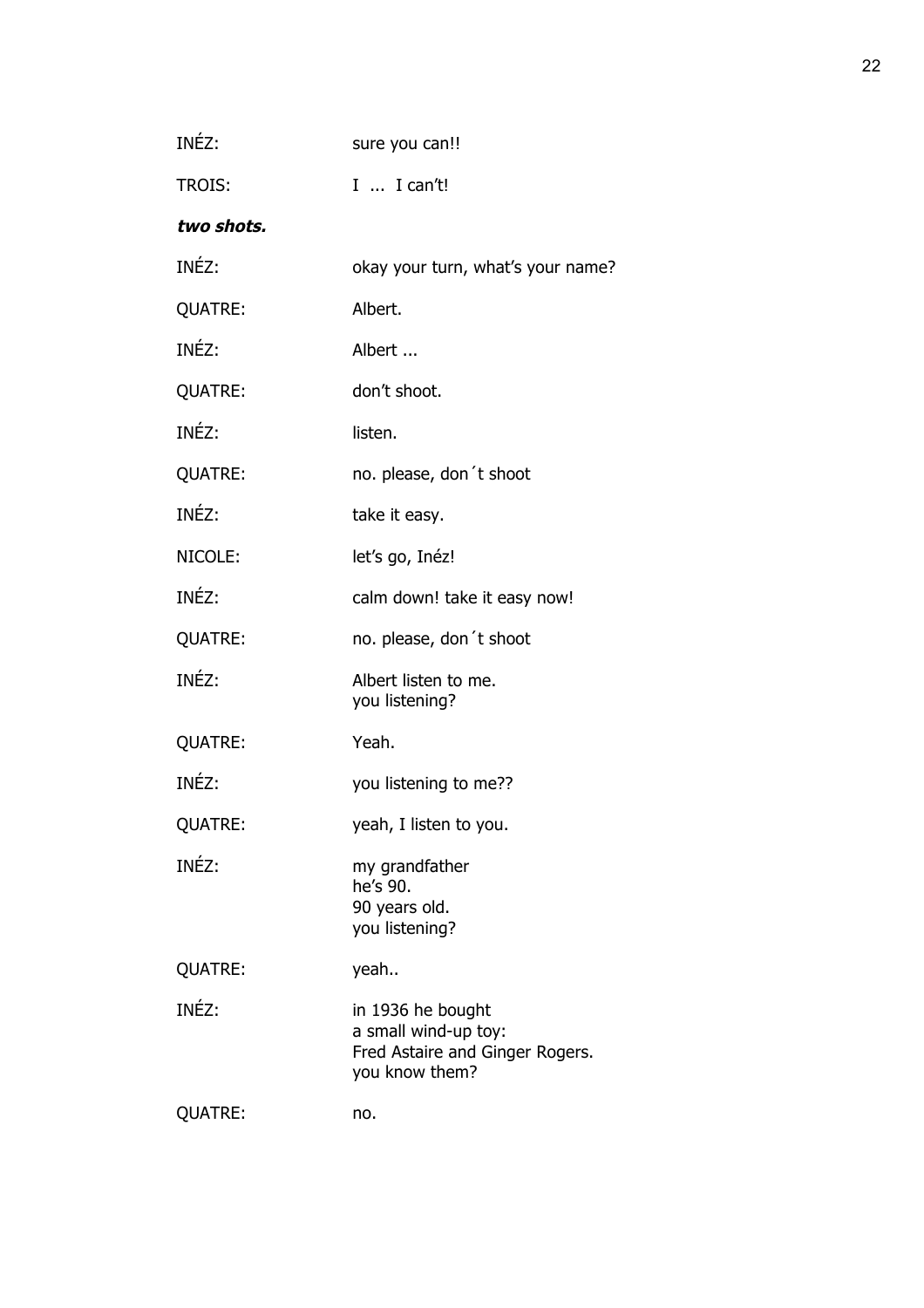| INÉZ:          | made of tin.<br>beautiful handiwork.<br>I was never allowed to touch it.<br>My grandfather's holy relic.<br>you listening?                |
|----------------|-------------------------------------------------------------------------------------------------------------------------------------------|
| <b>QUATRE:</b> | yeah.                                                                                                                                     |
| INÉZ:          | and there was a small key<br>for winding it up.                                                                                           |
| <b>QUATRE:</b> | like for a clock.                                                                                                                         |
| INÉZ:          | exactly, Albert.<br>and when he wound it up for me,<br>a little melody came out of it<br>and Ginger & Fred turned round and round for me. |
|                | (she whistles the melody)                                                                                                                 |
| INÉZ:          | that's the tune they danced to.<br>you know it?                                                                                           |
| <b>QUATRE:</b> | I heard it somewhere.                                                                                                                     |
| INÉZ:          | I want you to dance with her<br>to that little tune.<br>what was her name again?                                                          |
| <b>QUATRE:</b> | Nina.                                                                                                                                     |
| INÉZ:          | how old?                                                                                                                                  |
| <b>QUATRE:</b> | 17.                                                                                                                                       |
| INÉZ:          | pick her up!                                                                                                                              |
| <b>QUATRE:</b> | I don't know how to dance.                                                                                                                |
| INÉZ:          | come on, pick her up!<br>give it a whirl!<br>she'll be as light on her feet as Ginger Rogers!                                             |
| INÉZ:          | let's go!<br>pick her up!!<br>and you, you sit down!!<br>what's your name?                                                                |
| LEO:           | Ingiai.                                                                                                                                   |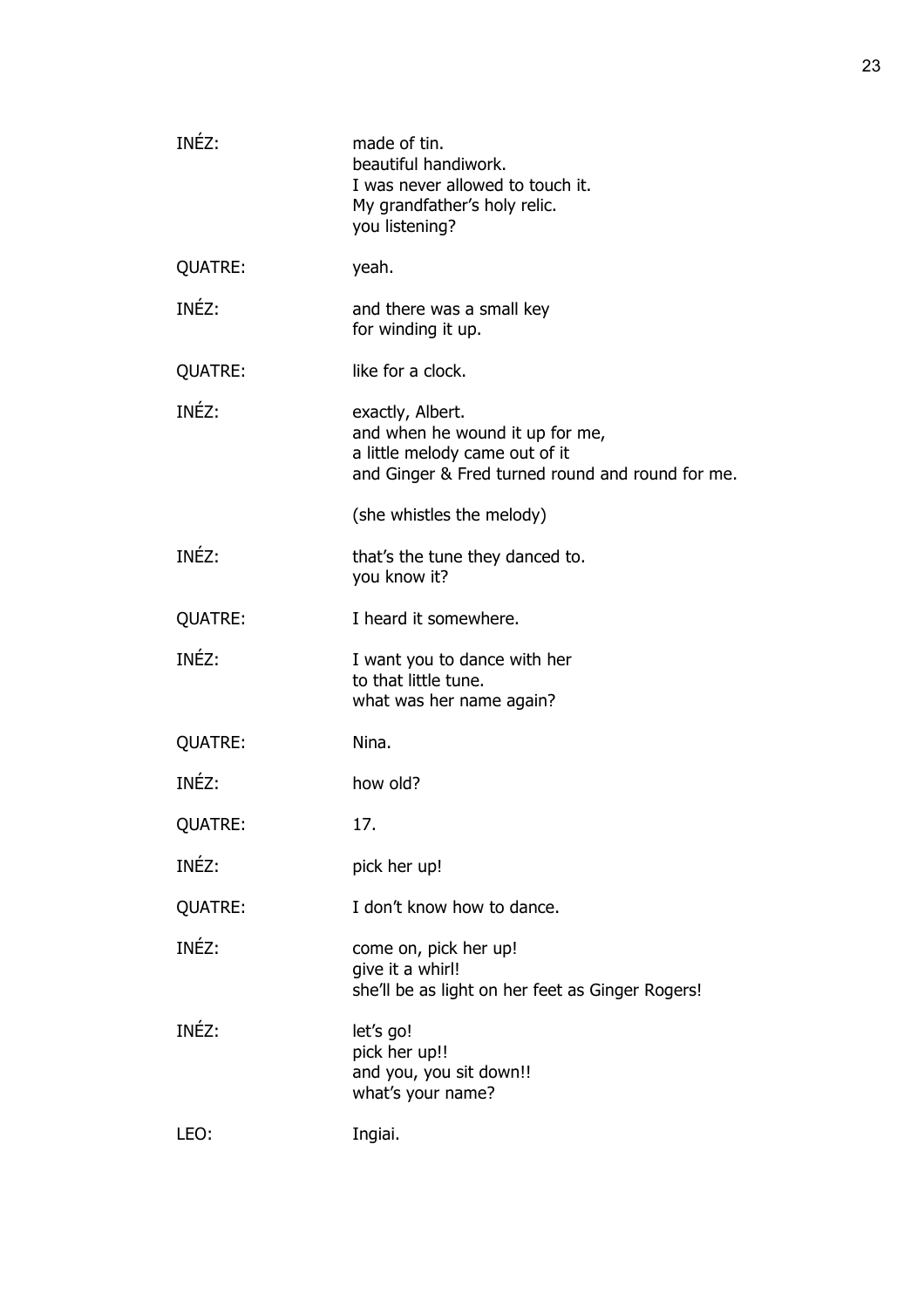| then two shots |                                                                          |
|----------------|--------------------------------------------------------------------------|
| <b>INÉZ</b>    | (sings the tune)                                                         |
| NICOLE:        | Inéz, let's go!                                                          |
| INÉZ:          | what are you doing in this rathole?<br>anyway.<br>Albert, start dancing! |
| LEO:           | Me, I come from Senegal.                                                 |
| INÉZ:          | From where?                                                              |

**another shot** 

## **31.**

**in MCDonalds**

## **32.**

#### **in front of McDONALDS. the girls sitting at a table. INÉZ eating.**

INÉZ: with the first one I thought: you won't get me! and I fought him off. went stiff and ... he hit me hard. but I was proud. and I thought: hit me, but I'll make sure it's no fun for you! and maybe that's why I don't hate him as much as the others. it was a struggle. he came unbelievably quickly. cried out. and me I spit in his face. and then the next one's inside me. and I had no force left.

and he thought of something.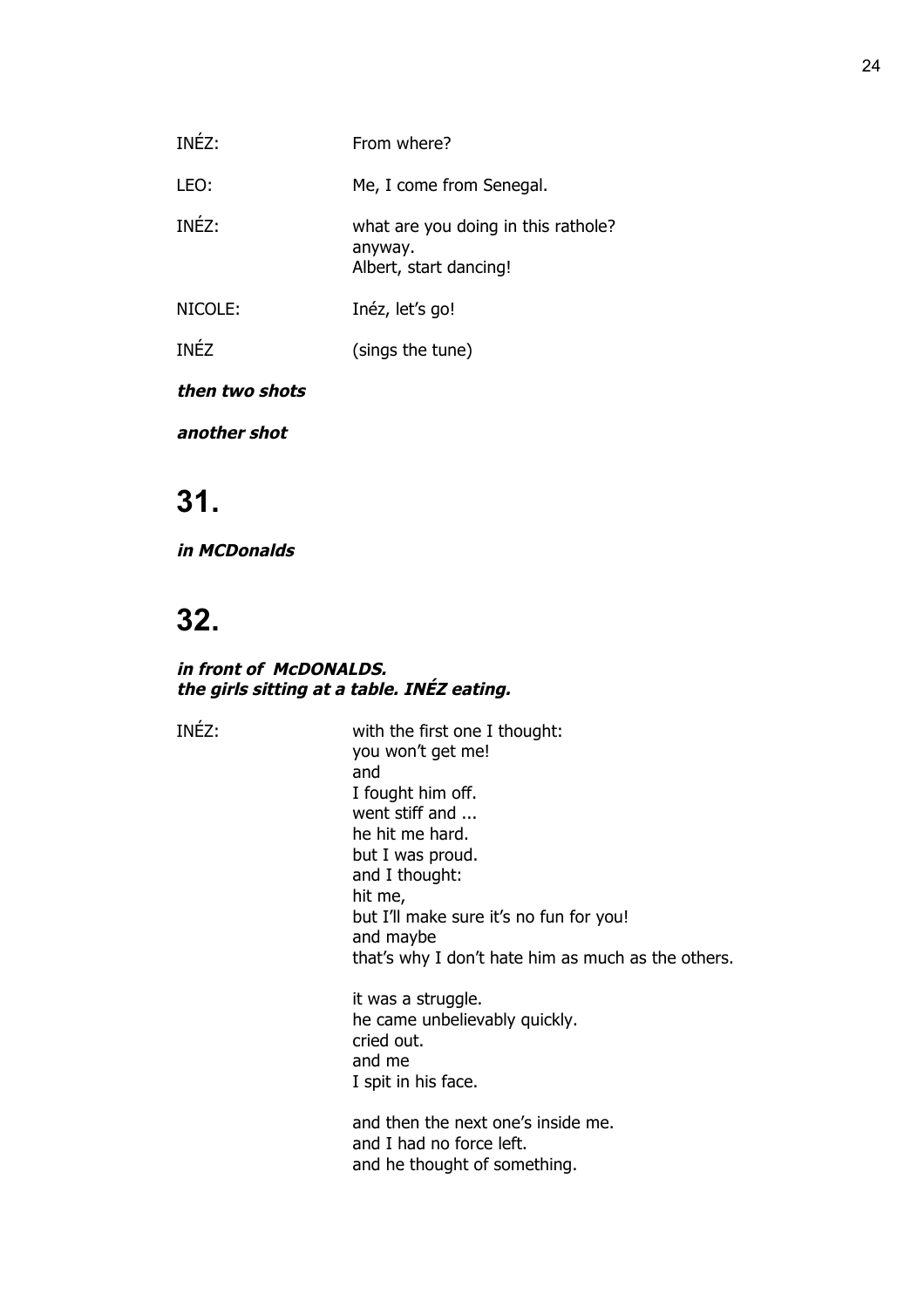| INÉZ:   | put his hands around my throat<br>while two others held my arms down.                                                                                                                                                                                                                                                                                                                                                                                                                                                                                                                                |
|---------|------------------------------------------------------------------------------------------------------------------------------------------------------------------------------------------------------------------------------------------------------------------------------------------------------------------------------------------------------------------------------------------------------------------------------------------------------------------------------------------------------------------------------------------------------------------------------------------------------|
|         | and then I<br>internally<br>as if by remote control<br>went looking for<br>zap zap zap<br>a different channel.                                                                                                                                                                                                                                                                                                                                                                                                                                                                                       |
|         | revenge and water.                                                                                                                                                                                                                                                                                                                                                                                                                                                                                                                                                                                   |
| NICOLE: | water?                                                                                                                                                                                                                                                                                                                                                                                                                                                                                                                                                                                               |
| INÉZ:   | yeah, water.<br>a boat in the water during a storm.<br>I gave up.<br>switched off my head<br>and gave myself up to the rhythim of their thrusts.<br>like a boat in a storm.<br>let myself just be carried on the wind.<br>unhooked my head from the quai<br>and let myself drift<br>out into the open sea.<br>and then I suddenly see myself on that mattress<br>with this guy.<br>one of them.<br>I'm on my knees.<br>the guy's behind me.<br>I watch the others.<br>and see a porno film.<br>somewhat overlit and unclear.<br>I see a woman on her knees<br>with a guy behind her.<br>fucking her. |
|         | and then my body heats up<br>starts burning.<br>and I start getting turned on.<br>which I don't want.<br>it just happens by itself.<br>but I don't want to give them the pleasure<br>of knowing they turned me on.<br>and I think,<br>that's the reason<br>they have to die                                                                                                                                                                                                                                                                                                                          |
|         | it's either them<br>or me.                                                                                                                                                                                                                                                                                                                                                                                                                                                                                                                                                                           |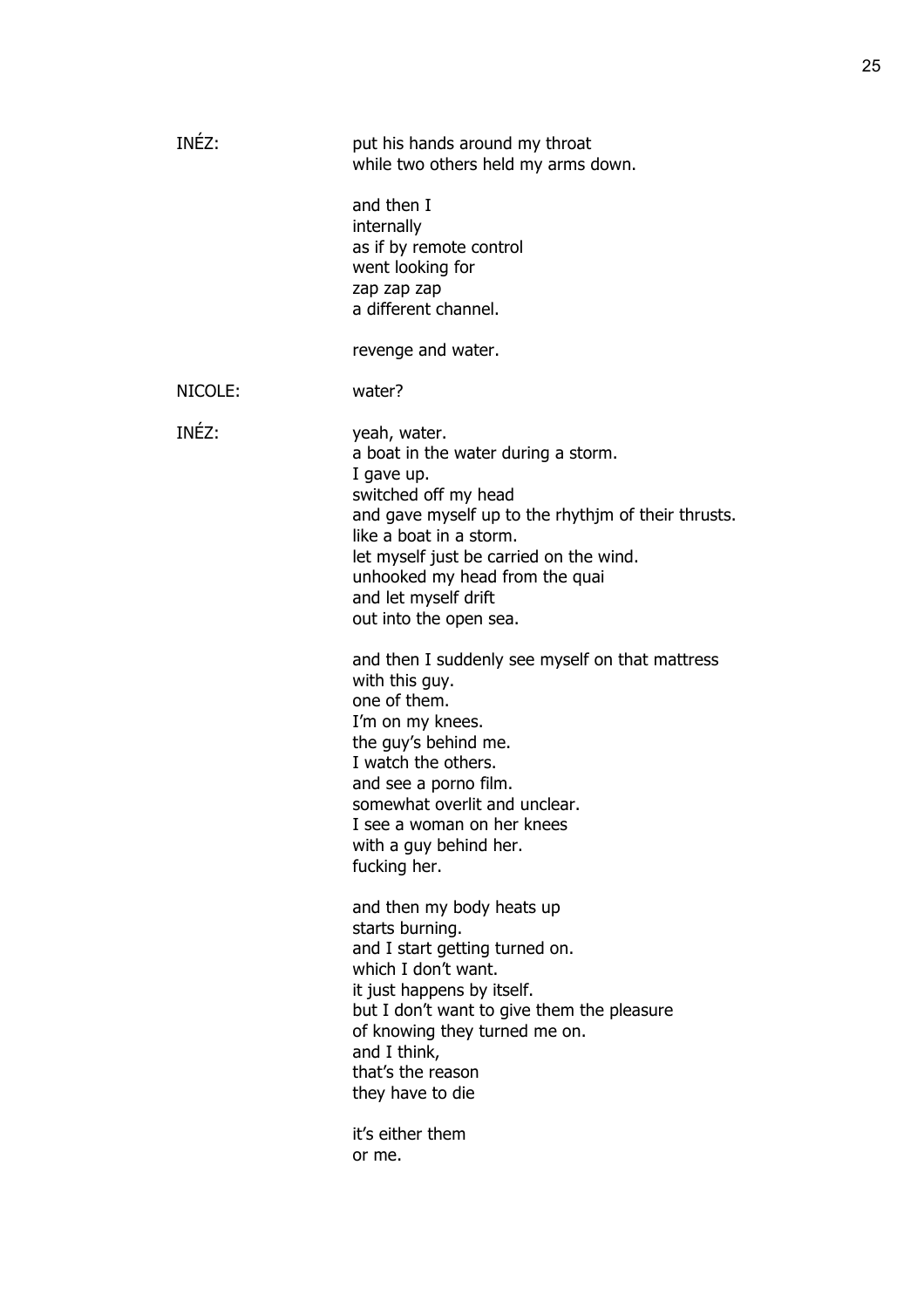### **at the lawyer's**

| LAWYER: | did you go to the police?                     |
|---------|-----------------------------------------------|
| INÉZ:   | no.                                           |
| LAWYER: | when did it happen?                           |
| INÉZ:   | 5 days ago                                    |
| LAWYER: | who raped you?                                |
| INÉZ:   | six guys.                                     |
| LAWYER: | six men?                                      |
| INÉZ:   | a tournante!                                  |
| LAWYER: | tournante?                                    |
| INÉZ:   | a handful of men rape a girl $-$ a gang-bang. |
| LAWYER: | and it's called a tournante?                  |
| INÉZ:   | yeah.                                         |
| LAWYER: | and with you there were six of them?          |
| INÉZ:   | yeah.                                         |
| LAWYER: | do you know any of these people?              |
| INÉZ:   | several.                                      |
| LAWYER: | and what can I do for you?                    |
| INÉZ:   | help me bring one of<br>them to justice.      |
| LAWYER: | only one?                                     |
| INÉZ:   | yeah, the others have already been judged.    |
| LAWYER: | by whom?                                      |
| INÉZ:   | by me.<br>the death penalty.                  |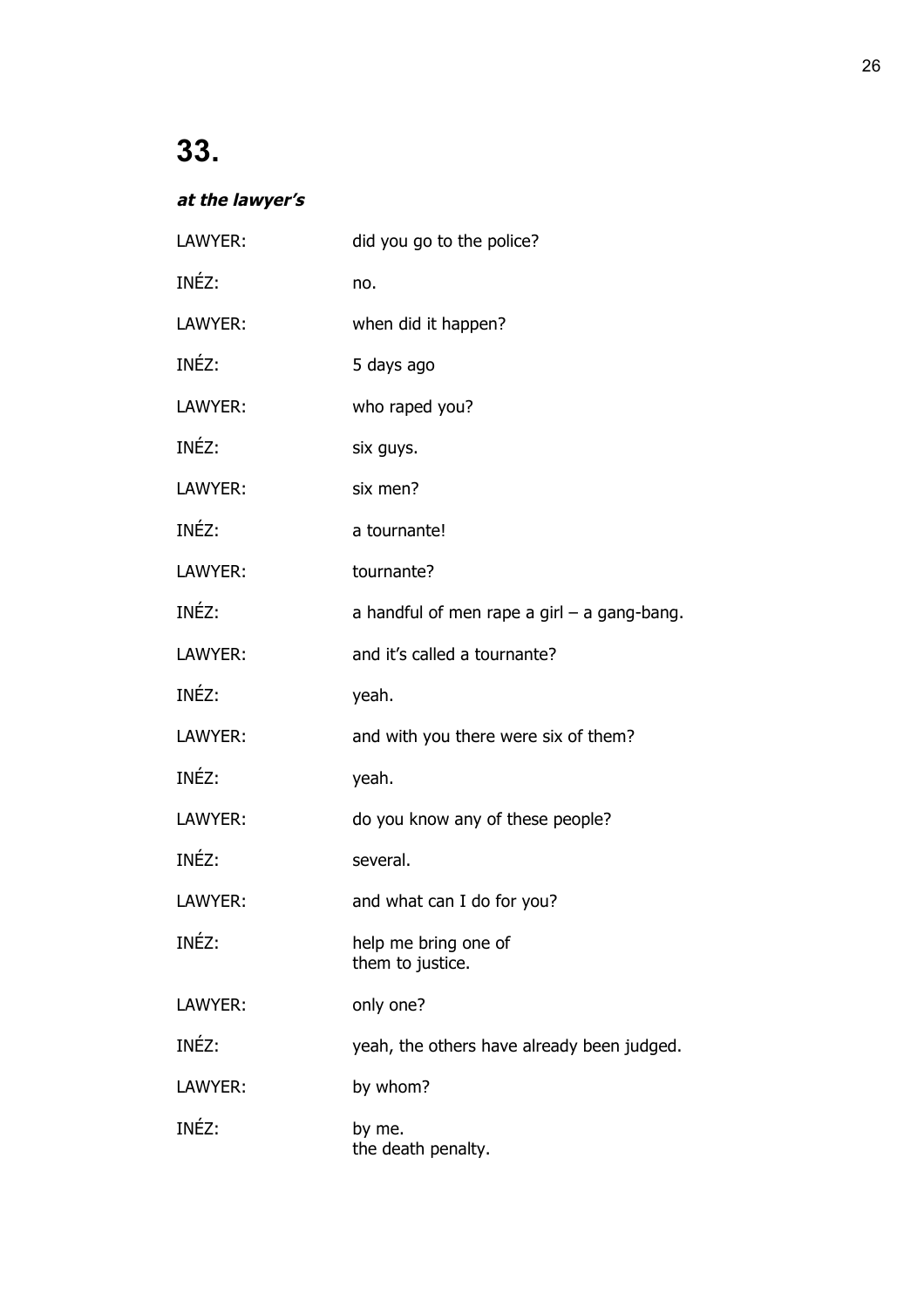| ,,<br><br>۰. | ٠<br>n<br>٠<br>٧ | ×<br>×<br>٠<br>v |
|--------------|------------------|------------------|
|              |                  |                  |

| LAWYER: | aha.<br>death penalty.<br>and how do you imagine carrying out an execution -<br>I'm not asking seriously,<br>after all, we don't have the death penalty here.                              |
|---------|--------------------------------------------------------------------------------------------------------------------------------------------------------------------------------------------|
| INÉZ:   | I know.<br>that's why I carry out the death penalty myself!<br>I've already done it in part.                                                                                               |
| NICOLE: | Inéz!!                                                                                                                                                                                     |
| INÉZ:   | shut up!                                                                                                                                                                                   |
| LAWYER: | what does that mean, you've already carried it out?                                                                                                                                        |
| INÉZ:   | exactly what I said.<br>four of them are dead.                                                                                                                                             |
| LAWYER: | let me make something clear:<br>if you want me to represent you,<br>then I have to insist you tell the truth.                                                                              |
| INÉZ:   | okay. I get it.<br>so, from the beginning:<br>one:<br>six guys raped me.<br>two:<br>I executed four of them.<br>three:<br>I want to bring number five to trial.<br>with you as my lawyer!! |
| LAWYER: | could you please tell your girlfriend that                                                                                                                                                 |
| INÉZ:   | number 5 is called Eric Beauville.                                                                                                                                                         |
| LAWYER: | Eric Beauville?                                                                                                                                                                            |
| INÉZ:   | that's your son's name, yeah.                                                                                                                                                              |
| LAWYER: | and you want, you say                                                                                                                                                                      |
| INÉZ:   | exactly. he ordered and paid for my tournante!!                                                                                                                                            |
| LAWYER: | get out of here.                                                                                                                                                                           |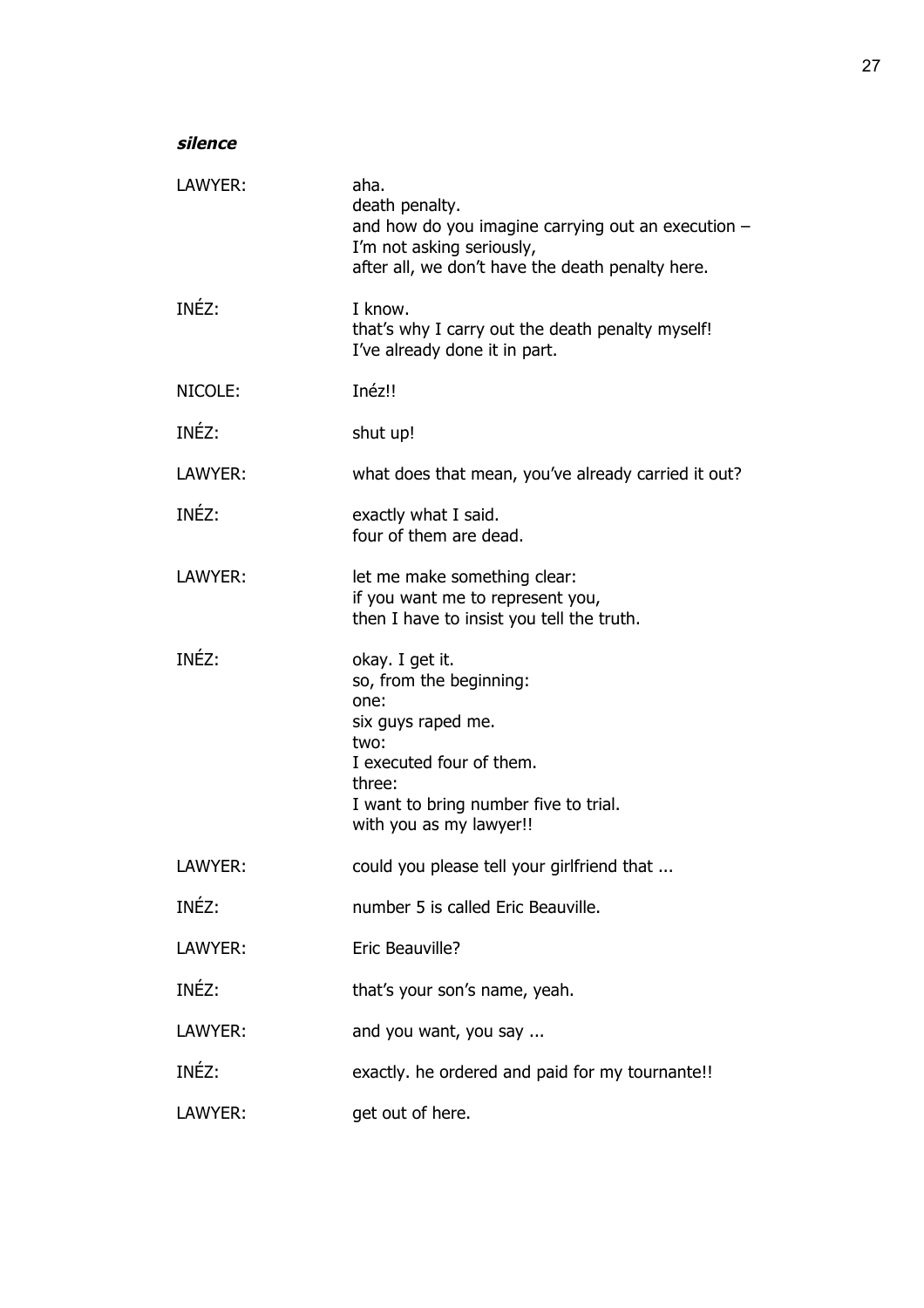| INEZ: |  | no, monsieur. |
|-------|--|---------------|
|-------|--|---------------|

### **she releases the gun catch**

| LAWYER:      | put that weapon down.                                                                                                                 |
|--------------|---------------------------------------------------------------------------------------------------------------------------------------|
| INÉZ:        | I  want<br>and I believe I've made it clear,<br>your son brought to justice<br>and I ask you one more time,<br>will you represent me? |
| LAWYER:      | put the gun away!!                                                                                                                    |
| INÉZ:        | too bad for you.                                                                                                                      |
| LAWYER:      | get out.                                                                                                                              |
| a shot       |                                                                                                                                       |
| LAWYER:      | (falls to the ground, hit, screaming)                                                                                                 |
| INÉZ:        | will you represent me in court?                                                                                                       |
| second shot. |                                                                                                                                       |
| INÉZ:        | not very smart of me!!<br>how am I gonna find him now?                                                                                |
| NICOLE:      | we'll find him!                                                                                                                       |
| INÉZ:        | but where?                                                                                                                            |
| NICOLE:      | the father has an address book.<br>the phone number is surely in his mobile phone.                                                    |
| INÉZ:        | you deal with that!                                                                                                                   |

## **34.**

### **in cafe select**

| NICOLE: | no, no, it's not papa.                 |
|---------|----------------------------------------|
|         | I'm Nicole Bourgonne.                  |
|         | are you Eric?                          |
|         | I'm calling from your father's mobile. |
|         | he's sitting right next to me.         |
|         | ٠                                      |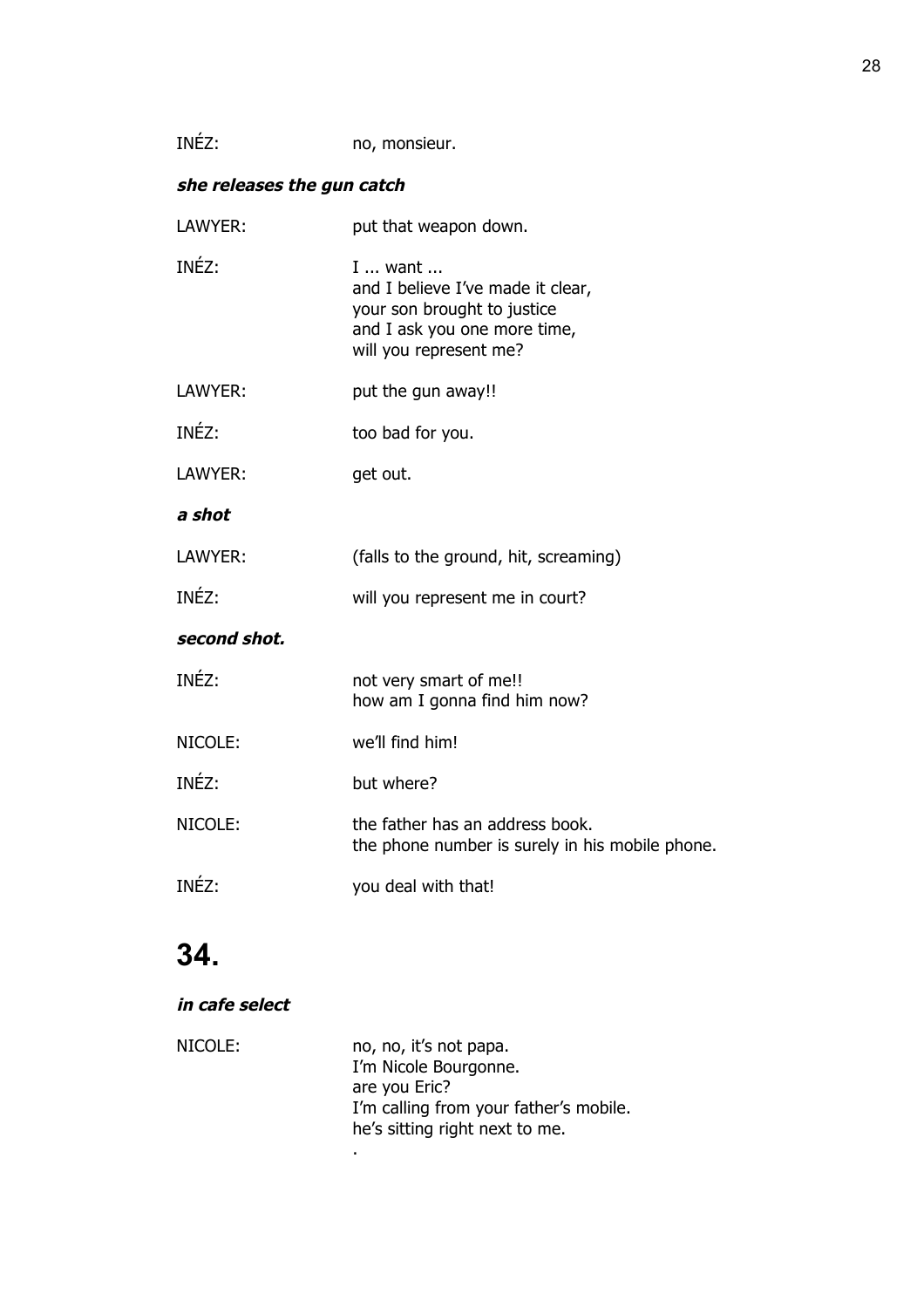| NICOLE: | we're in the Select.<br>my favourite cafe.<br>I'm one of your father's clients.<br>I mean, I'd like to have been.<br>I'm a singer.<br>but he says<br>that such things as art are your domain,<br>you want to specialise in it<br>so I should speak to you personnally!<br>yeah, a band. |
|---------|-----------------------------------------------------------------------------------------------------------------------------------------------------------------------------------------------------------------------------------------------------------------------------------------|
|         | and just beginning in business.<br>yeah, but we could talk about it over a coffee.                                                                                                                                                                                                      |
|         |                                                                                                                                                                                                                                                                                         |
|         | yeah, there's a record company interested.                                                                                                                                                                                                                                              |
|         | good, when?<br>great. six o'clock. In the COUPOLE.<br>till then and thanks.<br>sure, you'll recognise me.                                                                                                                                                                               |
| INÉZ:   | yeah Nicole!!<br>now tell me the title of the CD                                                                                                                                                                                                                                        |
| NICOLE: | tournante.                                                                                                                                                                                                                                                                              |
| INÉZ:   | and the name of the band?                                                                                                                                                                                                                                                               |
| NICOLE: | revenge.                                                                                                                                                                                                                                                                                |
| INÉZ:   | yeah Nicole, yeah yeah yeah!!                                                                                                                                                                                                                                                           |

### **the girls in the street. opposite the Cafe COUPOLE.**

| NICOLE: | how are you going to do it?                                                  |
|---------|------------------------------------------------------------------------------|
| INÉZ:   | you talk to him<br>and when I've had enough of that,<br>I'll shoot him down. |
| NICOLE: | and we leave the recorder on the table?                                      |
| INEZ    | yeah, with the purse.                                                        |

### **they cross the street.**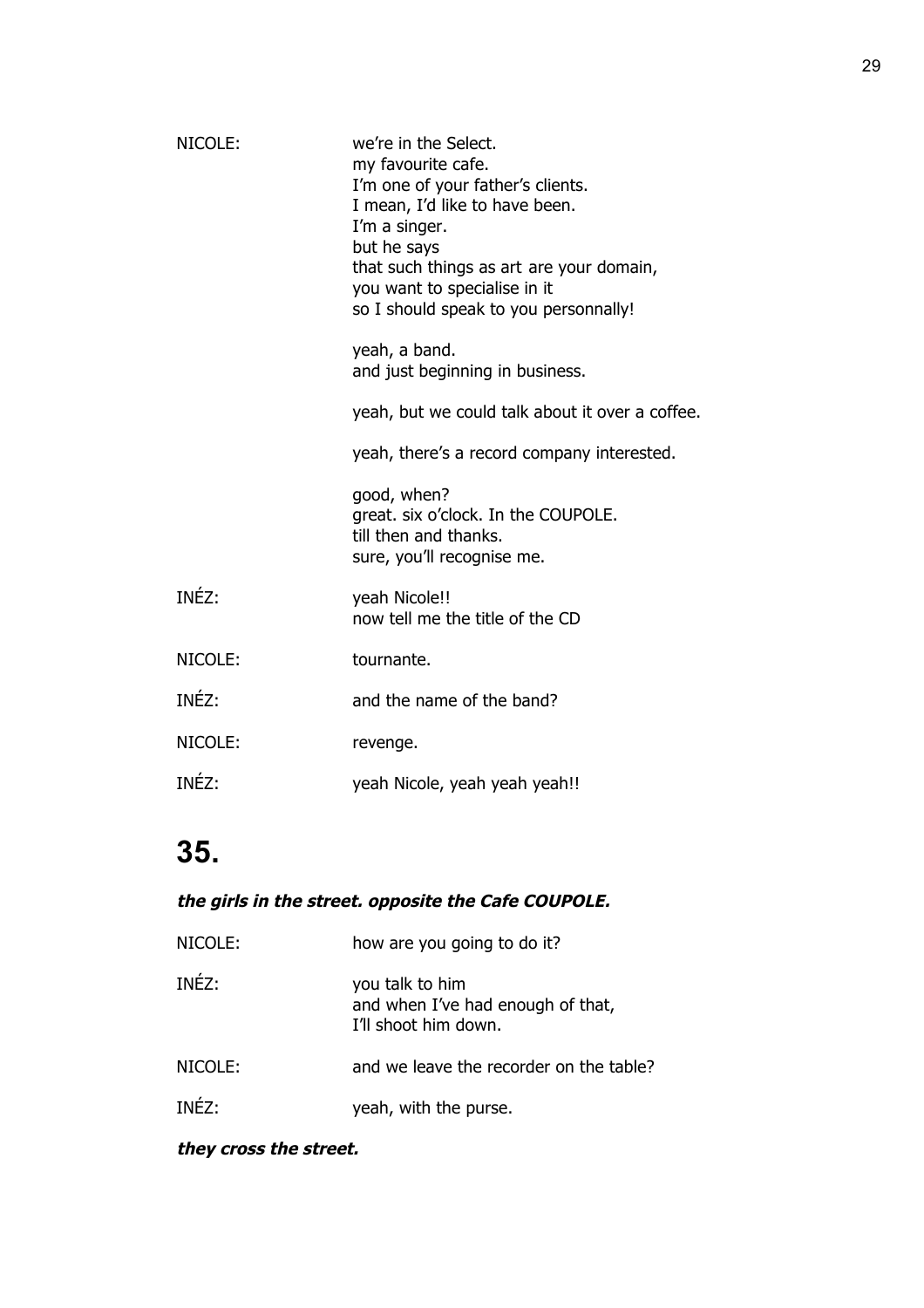| INÉZ:   | he's sitting over there.                            |
|---------|-----------------------------------------------------|
| NICOLE: | hello!                                              |
| CINQ:   | hello, are you  Nicole Bourgonne?                   |
| NICOLE: | Nicole Bourgonne, yeah.<br>this is my friend Inéz!  |
| INÉZ:   | hello.                                              |
| CINQ:   | do we know each other?                              |
| INÉZ:   | no, I don't think so!                               |
| CINQ:   | please sit down.<br>what are you drinking?          |
| NICOLE: | coffee.                                             |
| CINQ:   | and you?                                            |
| INÉZ:   | ice cream.                                          |
| CINQ:   | garcon! a coffee and an ice cream!<br>what flavour? |
| INÉZ:   | vanilla!                                            |
| CINQ:   | we do know each other!                              |
|         |                                                     |

**two shots.**

## **36.**

**in front of a METRO-station the girls going down the stairs a train arrives they get on**

NICOLE: oh shit the recorder is still ON.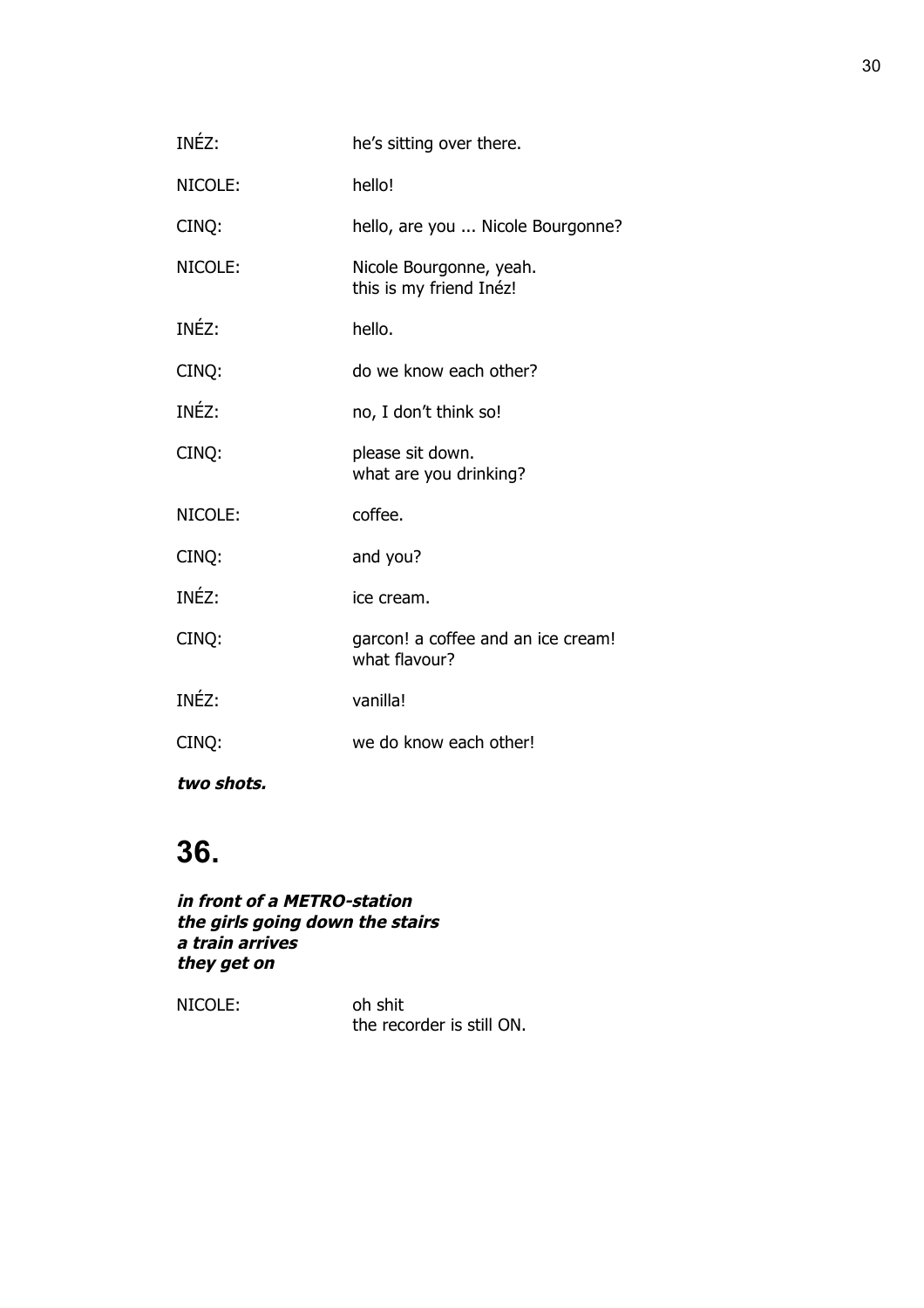**in a disco.** 

| NICOLE: | she's sad.                         |
|---------|------------------------------------|
| PAUL:   | why??                              |
| NICOLE: | Paul wants to know why you're sad? |
| INÉZ:   | no idea                            |
| NICOLE: | she's thinking about the sea.      |
| INÉZ:   | yeah.                              |
| PAUL:   | want something else to drink?      |
| INFZ:   | yeah. thanks.                      |

## **38.**

#### **the music is a bit muffled. in front of the toilets.**

| NICOLE:          | what's your name?                   |
|------------------|-------------------------------------|
| <b>FREDERIC:</b> | Frederic.                           |
| NICOLE:          | you come here often?                |
| <b>FREDERIC:</b> | yeah                                |
| NICOLE:          | you know someone called NU?         |
| <b>FREDERIC:</b> | NU? from where?                     |
| NICOLE:          | Marseille. came here two years ago. |
| FREDERIC:        | maybe Olivier knows him!            |

## **39.**

### **near the videowall.**

NICOLE: you Olivier?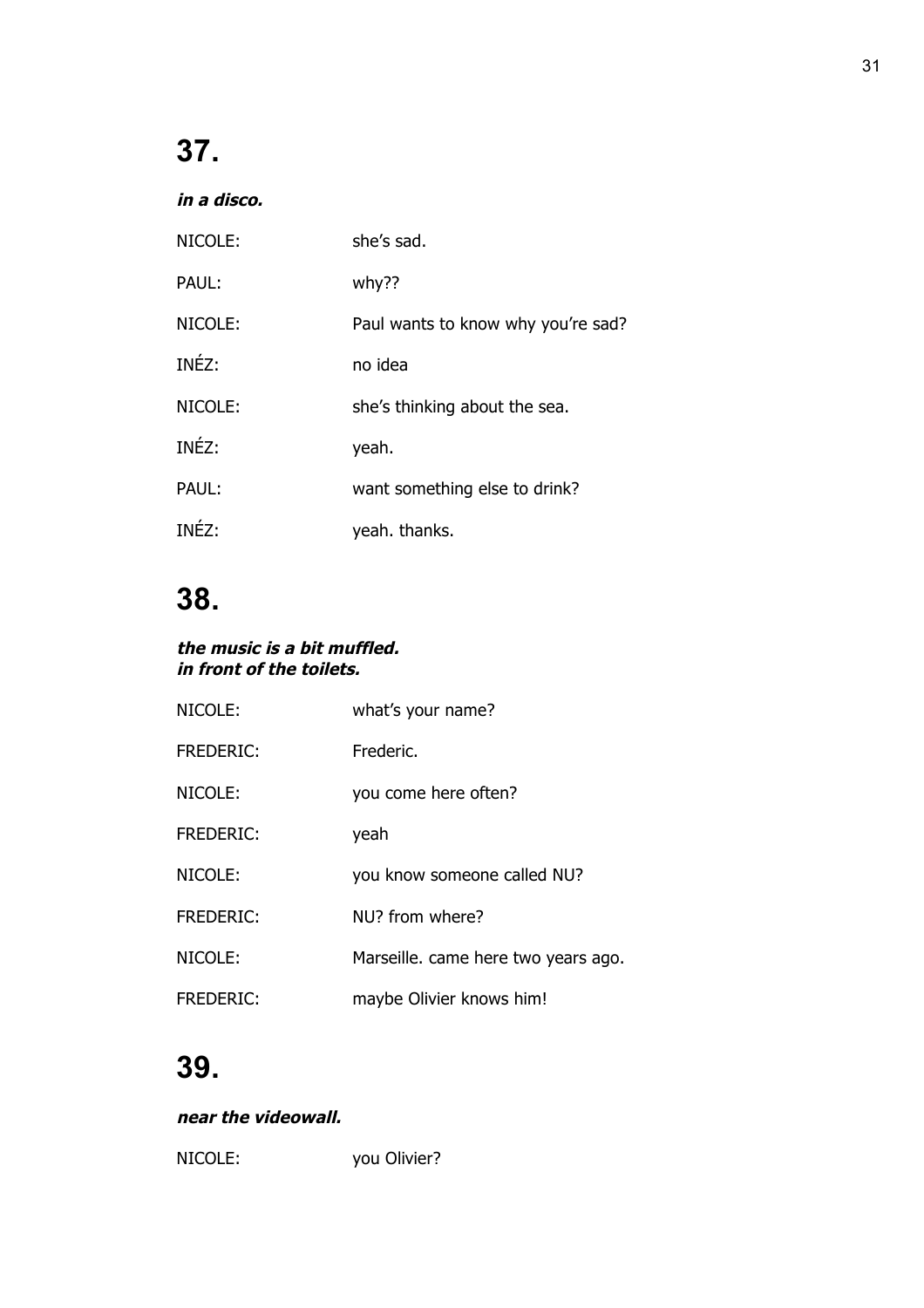| OLIVIER: | yeah.                                                         |
|----------|---------------------------------------------------------------|
| NICOLE:  | Frederic says you might know a couple of guys from Marseille. |
| OLIVIER: | maybe.                                                        |
| NICOLE:  | NU, know him?                                                 |
| OLIVIER: | NU fromMarseille?                                             |
| NICOLE:  | yeah.                                                         |
| OLIVIER: | he's not around, he's in Nantes.<br>why?                      |
| NICOLE:  | my friend Inéz is looking for him.<br>he raped her.           |
| OLIVIER: | NU?                                                           |
| NICOLE:  | yeah.                                                         |
| OLIVIER: | <b>NU from Marseille?</b>                                     |
| NICOLE:  | that's what she says.                                         |
| OLIVIER: | I can't believe it.<br>NU is gentle. shy.                     |
| NICOLE:  | how long have you known him?                                  |
| OLIVIER: | a year for sure.<br>he lives with his mother and sister.      |

### **the bell of an apartment door in a block of flats / 7th floor**

| <b>MOTHER:</b> | yes?                 |
|----------------|----------------------|
| INÉZ:          | is NU here?          |
| MOTHER:        | no.                  |
| INÉZ:          | I'm a friend of his. |

### **door opened**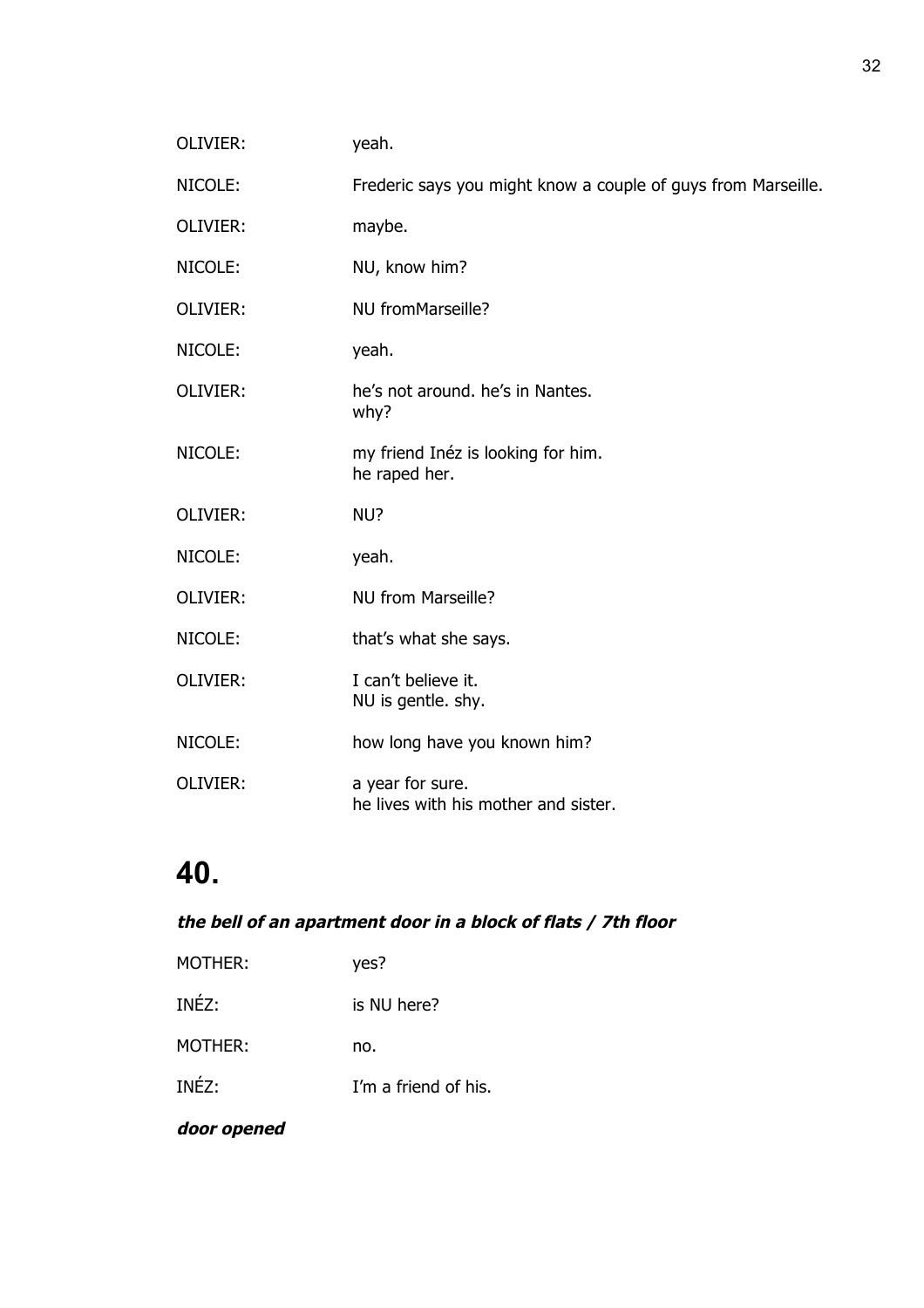| MOTHER:                                            | NU isn't  here.                                                        |
|----------------------------------------------------|------------------------------------------------------------------------|
|                                                    | what are you doing with that gun?<br>I don't have anything.            |
| INÉZ:                                              | I'm not gonna steal anything from you, Madame.                         |
| MOTHER:                                            | then why the gun?                                                      |
| INÉZ:                                              | no idea.                                                               |
| MOTHER:                                            | sit down both of you.<br>what's the matter with her?                   |
| NICOLE:                                            | she needs a drink  of water.                                           |
| MOTHER:                                            | she needs a drink of tequilla.<br>Bella, bring the bottle of tequilla! |
|                                                    | and three glasses!!<br>what's your name                                |
| INÉZ:                                              | Inéz.                                                                  |
| three glasses placed on table.<br>tequilla poured. |                                                                        |
| MOTHER:                                            | and you?                                                               |
| NICOLE:                                            | Nicole.                                                                |
| MOTHER:                                            | I'm  Safia.<br>well, cheers.                                           |
| they drink.                                        |                                                                        |
| MOTHER:                                            | and now let's talk.<br>why the hold-up?                                |
| INÉZ:                                              | can I speak openly?                                                    |
| <b>MOTHER:</b>                                     | you need another drink?                                                |
| INÉZ:                                              | on 26. april your son<br>and five other guys  raped me.                |
| MOTHER:                                            | NU?                                                                    |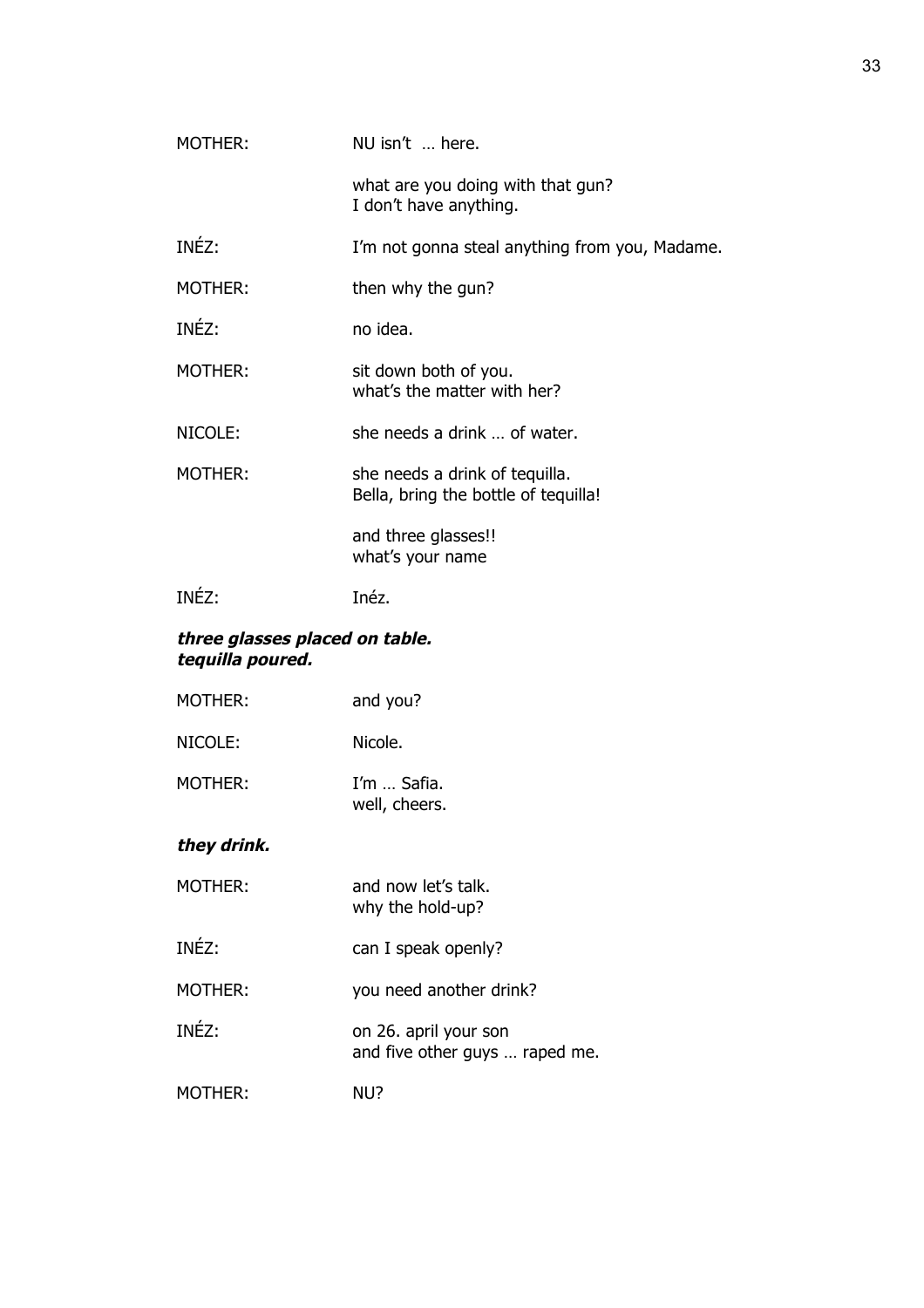| INÉZ:         | yeah, NU.<br>he raped me.<br>he was number 6.                                            |
|---------------|------------------------------------------------------------------------------------------|
| MOTHER:       | my son NU?                                                                               |
| INÉZ:         | yeah.                                                                                    |
| MOTHER:       | I can't believe that.                                                                    |
| INÉZ:         | can I have another?                                                                      |
| MOTHER:       | sure. of course.                                                                         |
| INÉZ:         | thanks                                                                                   |
| MOTHER:       | and now you've come to                                                                   |
| INÉZ:         | I've come to find out where he is.                                                       |
| MOTHER:       | I've no idea. I don't know.                                                              |
| INÉZ:         | he's gone to Nantes.                                                                     |
| MOTHER:       | yeah?                                                                                    |
| INÉZ:         | what for?                                                                                |
| MOTHER:       | I don't know.                                                                            |
| INÉZ:         | maybe your daughter knows.<br>Bella!?                                                    |
| MOTHER:       | leave my daughter out of this.                                                           |
| INÉZ:         | I'm just gonna ask her a simple question.<br>Bella, what's your brother doing in Nantes? |
| MOTHER:       | don't tell her!                                                                          |
| INÉZ:         | yes, you're gonna tell me what NU is doing in Nantes.                                    |
| <b>BELLA:</b> | in Nantes?                                                                               |
| INÉZ:         | exactly.                                                                                 |
| MOTHER:       | get out of here, both of you.                                                            |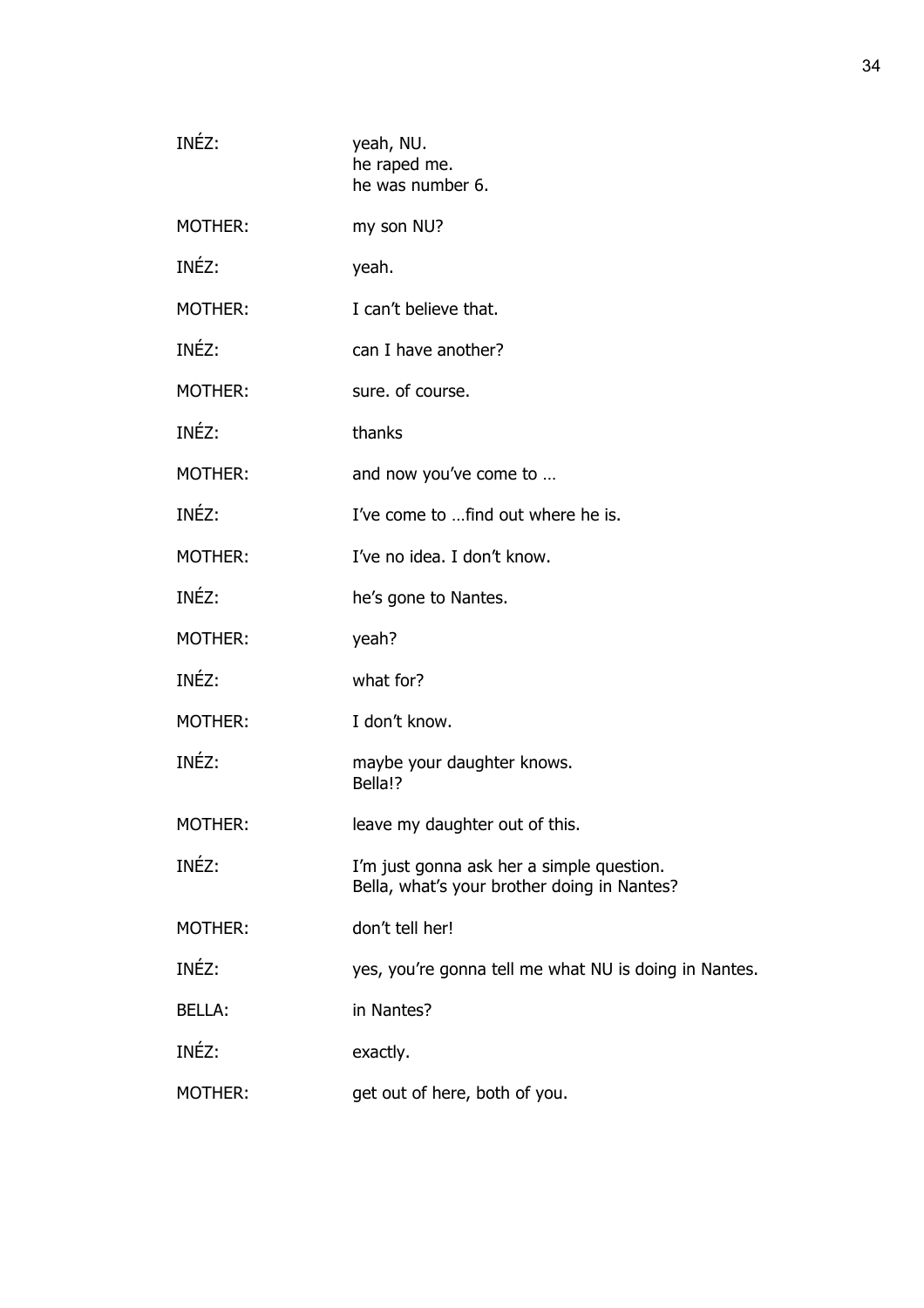| INÉZ:          | keep cool.<br>don't make me nervous, old lady.<br>up to now everything was nice  and calm |
|----------------|-------------------------------------------------------------------------------------------|
| NICOLE:        | come on, Inéz, let's go.<br>please.<br>calm down.                                         |
| INÉZ:          | Bella, I asked you a question.                                                            |
| NICOLE:        | come on, Inéz,<br>we'll find out somewhere else what he's up to in Nantes.                |
| INÉZ:          | Bella!<br>tell her to talk!!                                                              |
| MOTHER:        | Bella, you keep quiet!!                                                                   |
| INÉZ:          | good.                                                                                     |
| NICOLE:        | no Inéz, don't!                                                                           |
| INÉZ:          | sit down, Nicole, sit down!!                                                              |
| MOTHER:        | give me that gun.                                                                         |
| INÉZ:          | You sit down too.<br>sit down!!                                                           |
| NICOLE:        | no, Inéz, don't shoot!                                                                    |
| a shot.        |                                                                                           |
| BELLA:         | maman!!                                                                                   |
| a second shot. |                                                                                           |
| NICOLE:        | Inéz no, God, no. you shot her!!<br>why? why did you shoot her?!                          |